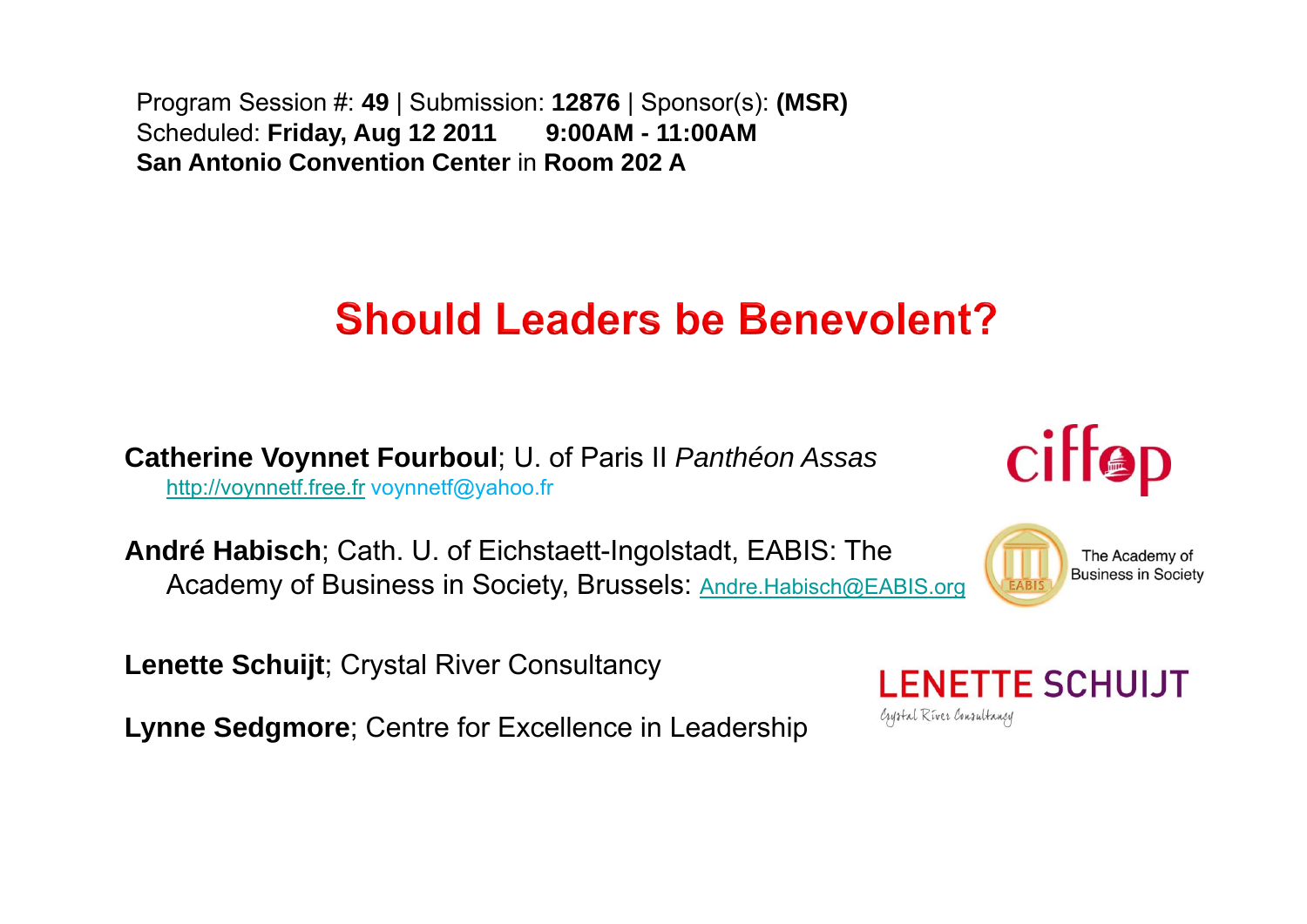## **Structure and aim of the presentation**

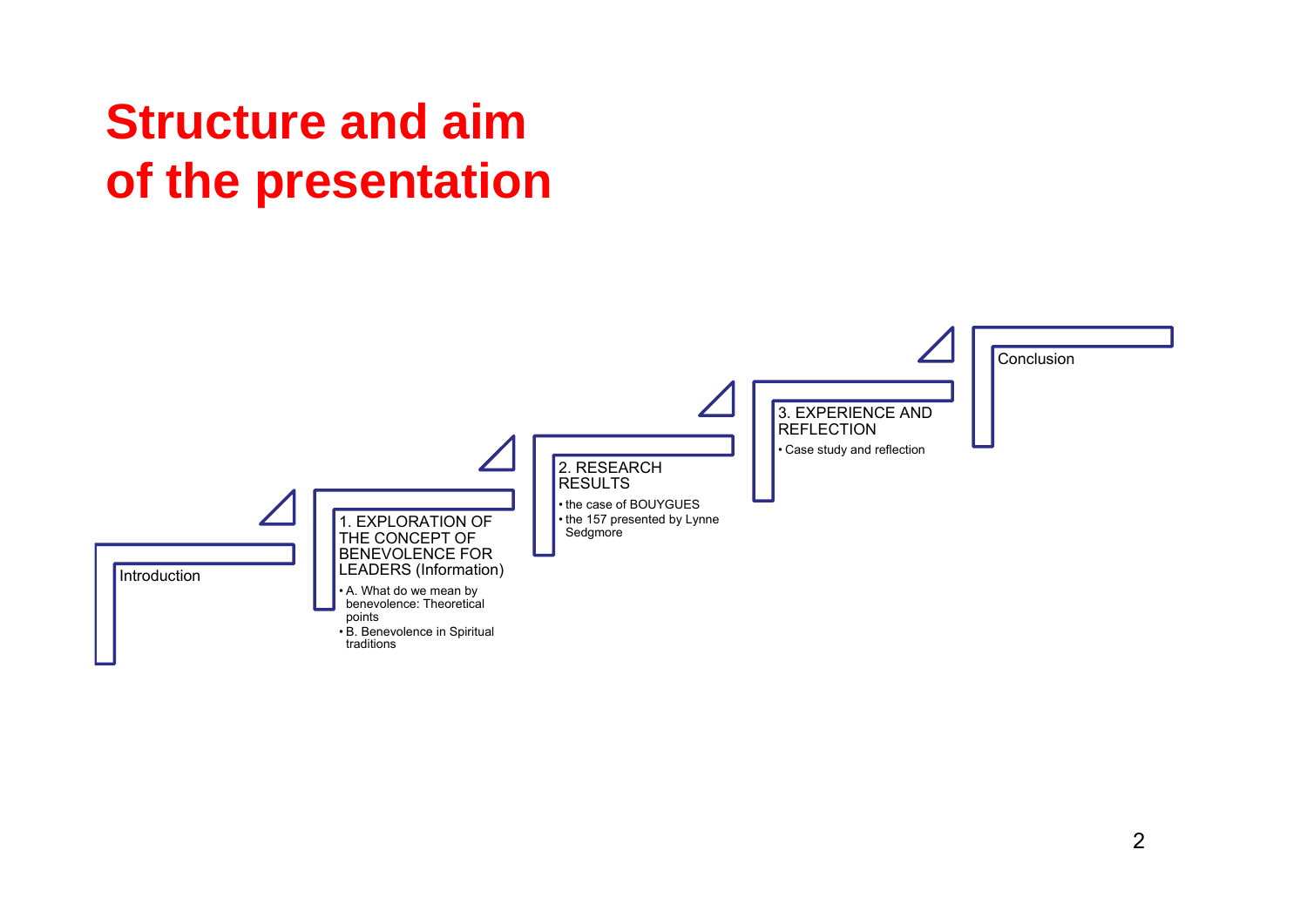## **PART1 –EXPLORATION OF THE CONCEPT OF BENEVOLENCE FOR LEADERS**

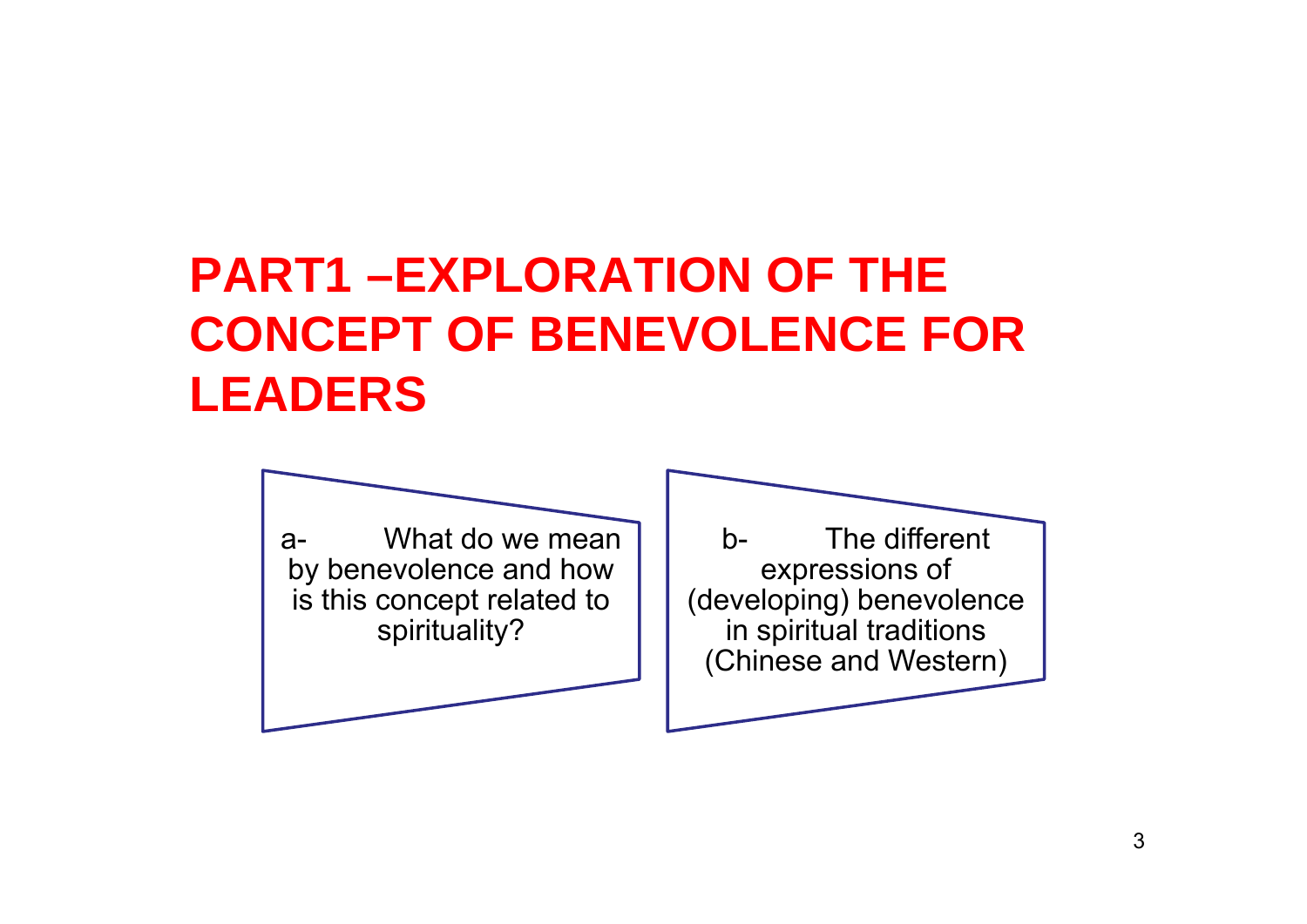## **Managing contradictions**



(Nalebuff, Brandenburger 1996)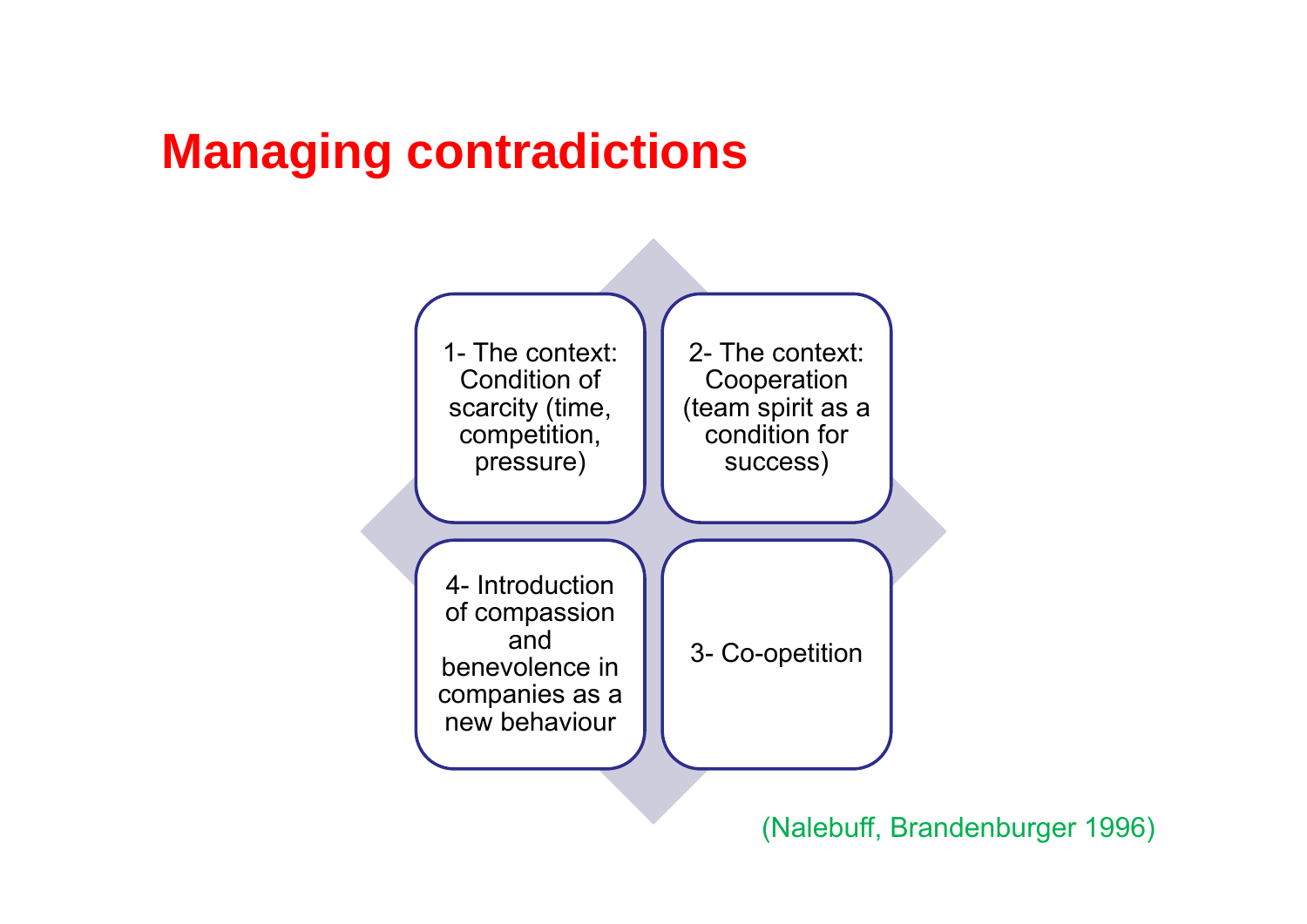## **A- WHAT DO WE MEAN BY BENEVOLENCE?**

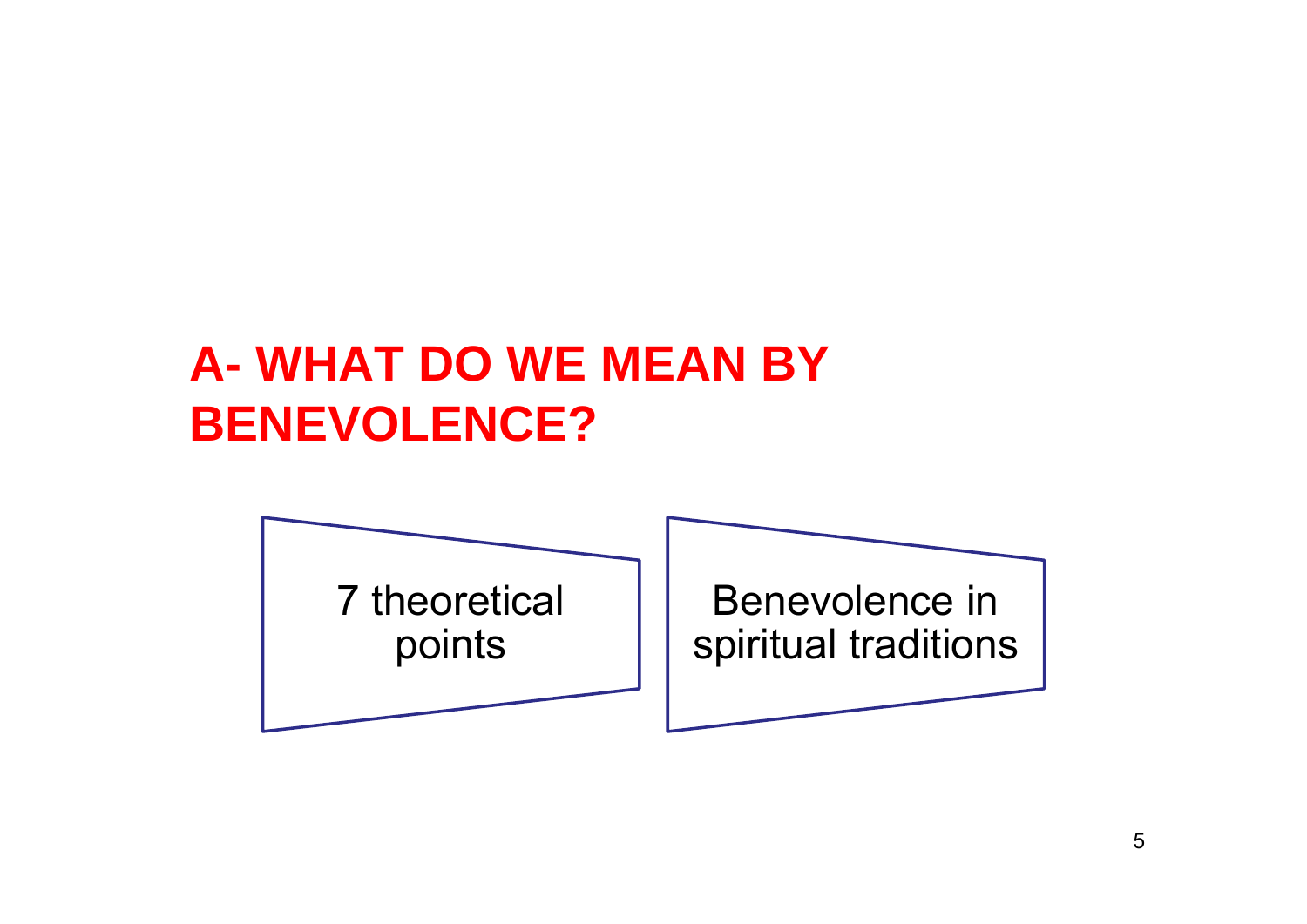### **1- Benevolence is a valueThe Schwartz Value Survey**

Schwartz, S. H. (1992). Universals in the content and structure of values: Theoretical advances and empirical tests in 20 countries. In M. Zanna (Bd.), Advances in experimental social psychology (Vol. 25, pp. 1–65). New York: Academic **Press** 



#### Self-transcendence values

- Values of universalism and benevolence
- the willingness to transcend selfish concerns for the benefit of others

#### Self-enhancement values

- Power and achievement
- the motivation to enhance one's personal interests

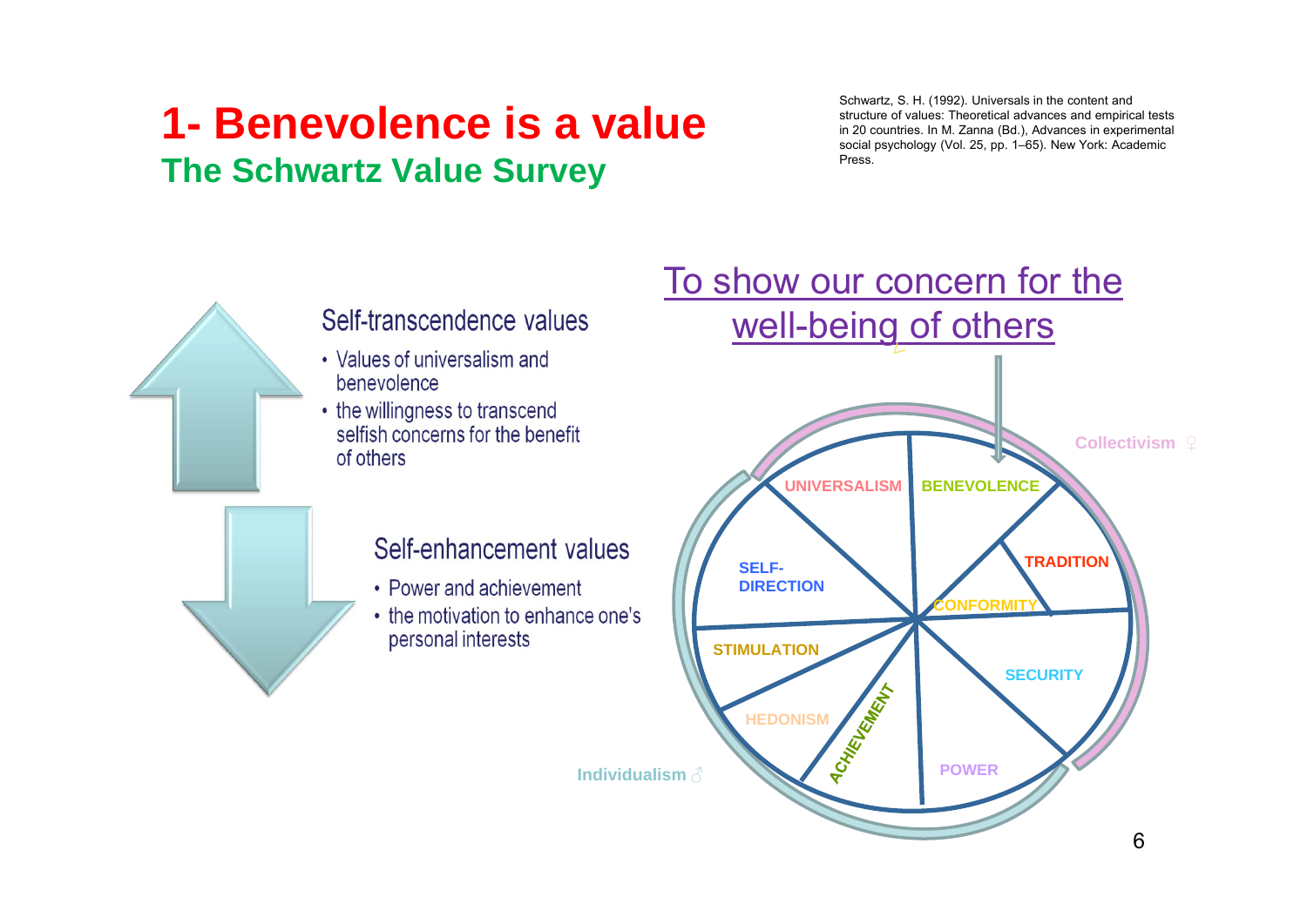## **2- Benevolence & ethical work climates**

- Benevolence is an attitude observed at different levels: individual, organizational, societal
- П 3 orientations: 1- Self, 2- Benevolence 3-Principles
- Benevolent climates linked with cooperation.
- organizations can have combinations of ethical climates.
- The propensity of companies to call on consultants who demonstrate an attitude of benevolence rather than arrogance or superiority could show the degree to which benevolence is considered as useful for the climate.



- (1) egoistic, or individual self-interest
- (2) caring, friendship, or individual benevolence
- (3) personal morality, or principled individual

Local (organizational or subunit) self interests

- (4) company profit, or organizational (or subunit) self-interest
- (5) team interest, or organizational (or subunit) benevolence
- (6) rules, or principled organizational (or subunit)

#### Cosmopolitan self interests

- (7) cosmopolitan efficiency or self-interest
- (8) social responsibility, or cosmopolitan benevolence
- (9) laws and professional codes, or principled cosmopolitan.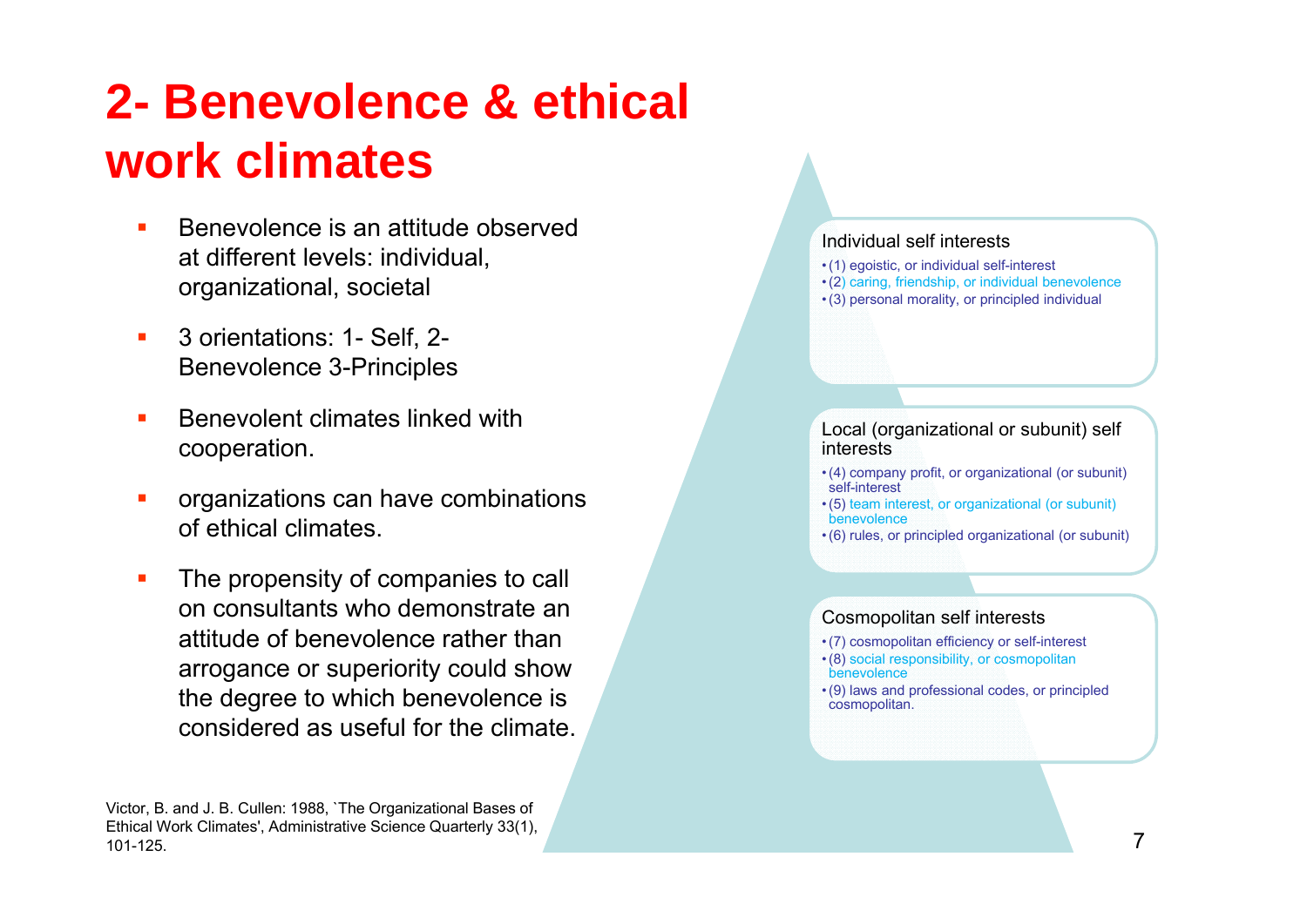## **3- Benevolence: a condition of trust**

**Managers as initiators of trust: An exchange relationship framework for understanding managerial trustworthy behavior**

*Ellen M Whitener*, *Susan E Brodt*, *M Audrey Korsgaard*, *Jon M Werner*. **Academy of Management. The Academy of Management Review**. Briarcliff Manor: Jul 1998

- п Benevolence (Mayer et al., 1995) demonstrating concern for the welfare of others (McAllister, 1995; Mishra, 1996)-is part of trustworthy behavior and consists of three actions:
- $\mathcal{L}_{\mathcal{A}}$  Competence, Benevolence, and **Integrity** 
	- appear to be critical conditions for trust
- $\overline{\phantom{a}}$  Important condition that leads to trust between mentors and proteges

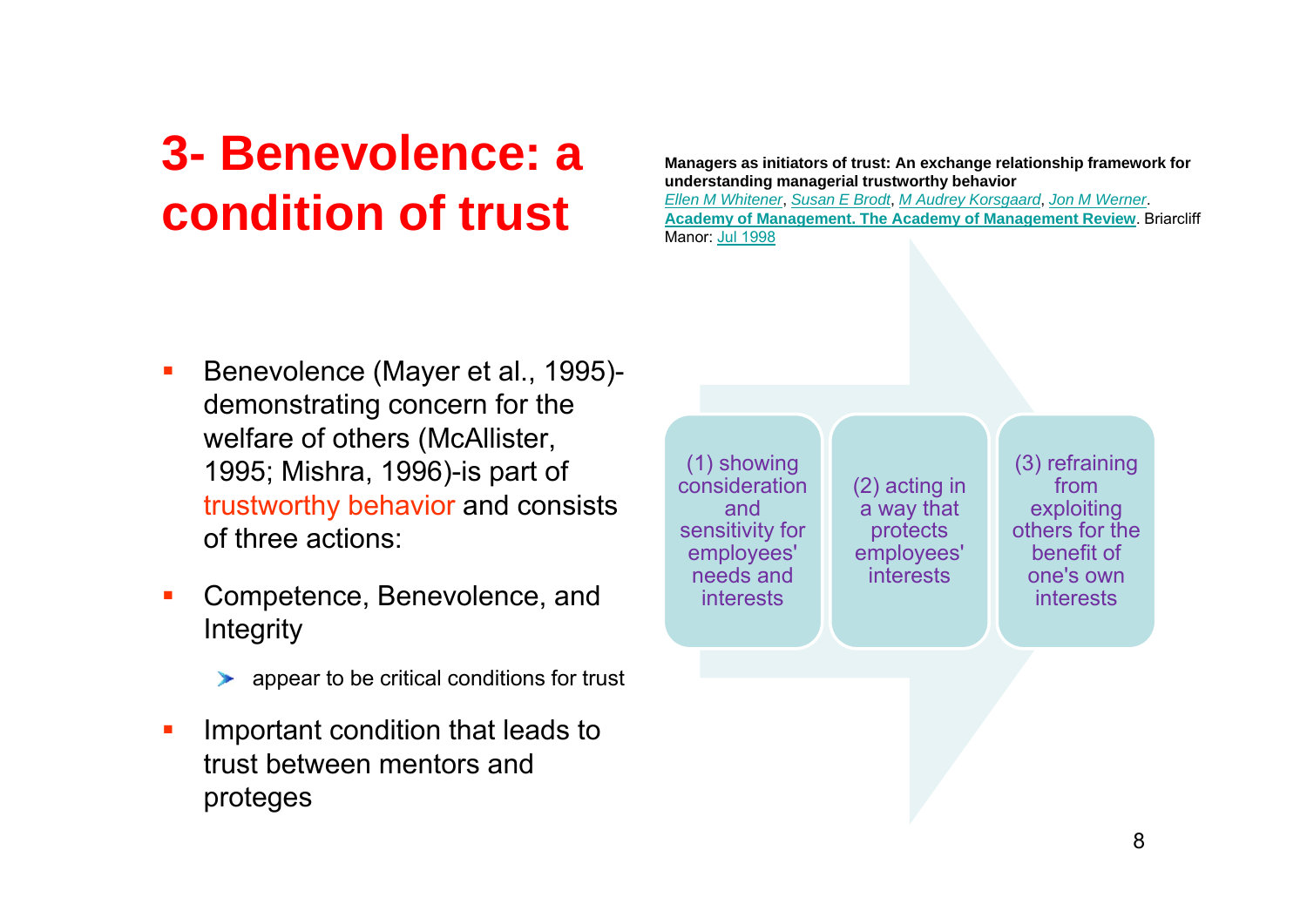### **4- Temperament, Character, and Personality are configured**

- $\blacksquare$  we are predisposed to develop certain attitudes and not others, certain actions and not others
- $\mathbf{r}$  these actions and attitudes are unified—they hang together.
	- the SAs base their self-image on artistic action, audacity, and adaptability to circumstances
	- the NFs base their self-image on empathy, benevolence, and  $\rightarrow$ authenticity,
	- the SZs base their self-image on reliability, service, and respectability ➤
	- the NTs base their self-image on ingenuity, autonomy, and willpower.  $\blacktriangleright$

| <b>The NFs</b> |  |
|----------------|--|
|----------------|--|

**the Idealist [PLATO]**

humane sympathetic, enthusiastic, religious, creative, intuitive, insightful, subjective.

|                        | тноан               | чиа чин            | по е и при                      | nauviai            |
|------------------------|---------------------|--------------------|---------------------------------|--------------------|
| Aristotle c325         | <b>Hedonic</b>      | <b>Proprietary</b> | <b>Ethical</b>                  | <b>Dialectical</b> |
| Galen c190 AD.         | <b>Sanguine</b>     | <b>Melancholic</b> | <b>Choleric</b>                 | Phlegmatic         |
| Paracelsus 1550        | <b>Changeable</b>   | <b>Industrious</b> | <b>Inspired</b>                 | <b>Curious</b>     |
| <b>Acidickes 1905</b>  | Irnnovative.        | <b>Traditional</b> | <b>Doctrinaire</b>              | <b>Skeptical</b>   |
| <b>Spränger 1914</b>   | <b>Aesthetic</b>    | <b>Econornic</b>   | <b>Religious</b>                | <b>Theoretic</b>   |
| <b>Kretschmer 1920</b> | <b>Hypomanic</b>    | <b>Depressive</b>  | <b>Hyperesthetic Anesthetic</b> |                    |
| Fromm 1947             | <b>Exploitative</b> | <b>Hoarding</b>    | <b>Receptive</b>                | <b>Marketing</b>   |
| <b>Myers 1958</b>      | <b>Probing</b>      | <b>Scheduling</b>  | <b>Friendly</b>                 | Tough-minded       |
|                        |                     |                    |                                 |                    |

**Plato c340B,C. Artisan Guardian Idealist Rational**

Historical overviewin D. Kersey 1998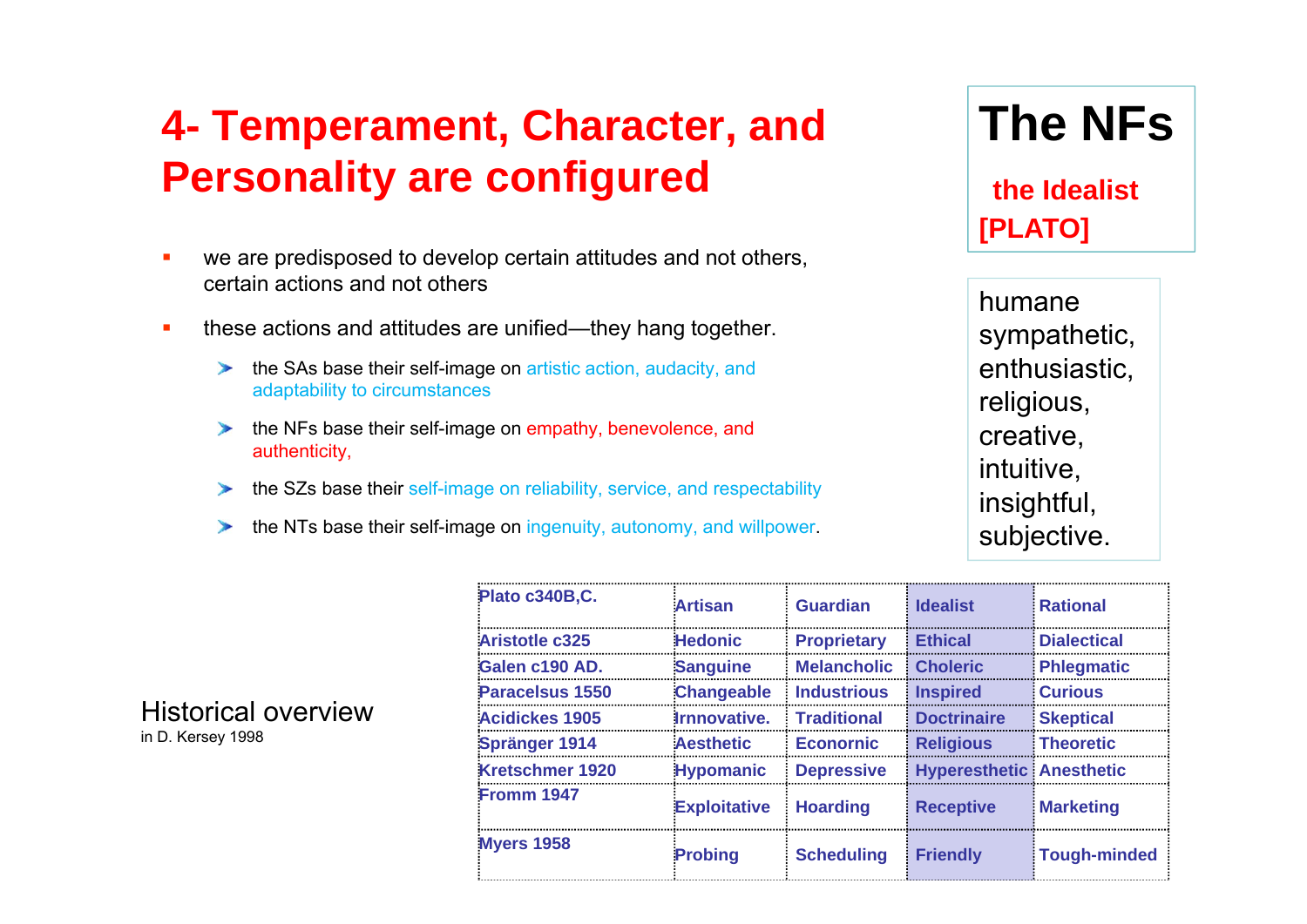## **5- Benevolence and high quality connections**

Jane Dutton Energize your workplace

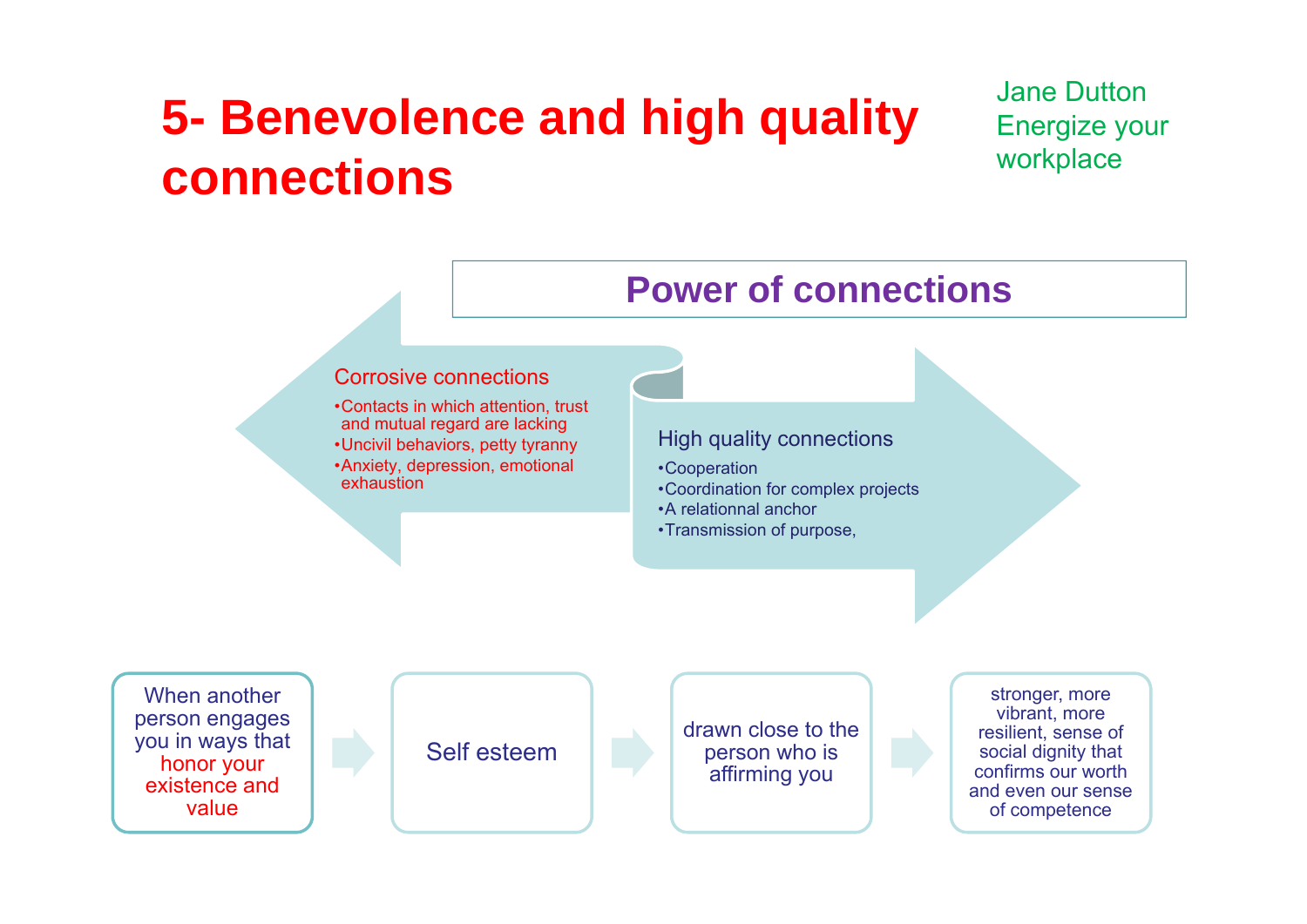## **6- Contributors and Consequences of High-Quality Connections**

#### Jane Dutton Energize your workplace

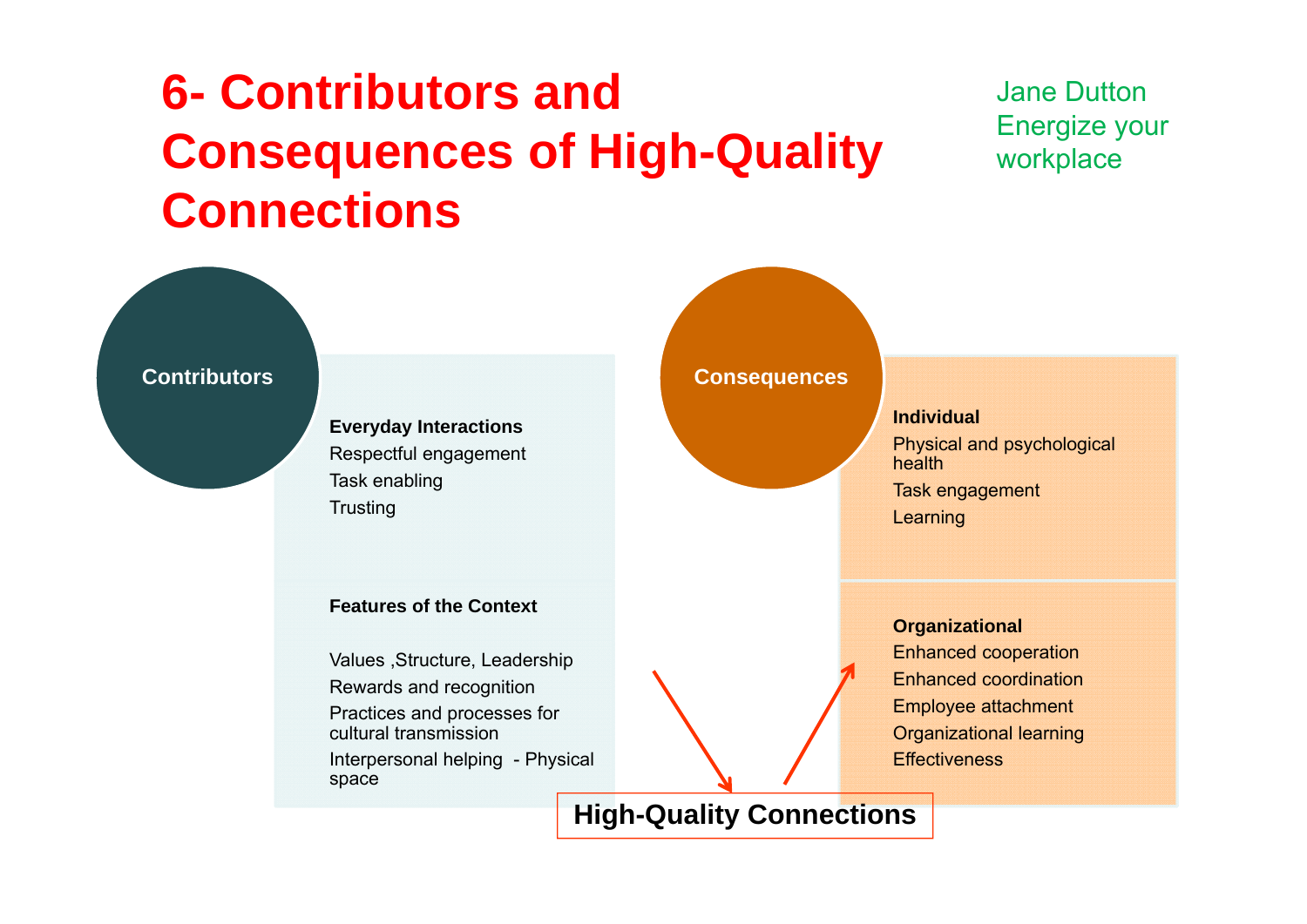## **7- Workplace spirituality**

Journal of Business Ethics (2009) 90:375–386 2009 DOT 10.1007/s10551-009-0047-7Workplace Spirituality Facilitation: A Comprehensive Model Badrinarayan Shankar Pawar

Jurkiewicz and Giacalone (2004, pp. 130–132)

× Framework of organizational values evidenced in the culture that **promotes employees' experience of transcendence** through the work process, facilitating their sense of being connected to others in a way that provides feelings of completeness and joy." Jurkiewicz and Giacalone (2004)

#### High possession of these values

• exhibit more

VALUES: **benevolence**, generativity, justice, respect

#### Low possession of these values

• exhibit less

Workplace spirituality facilitation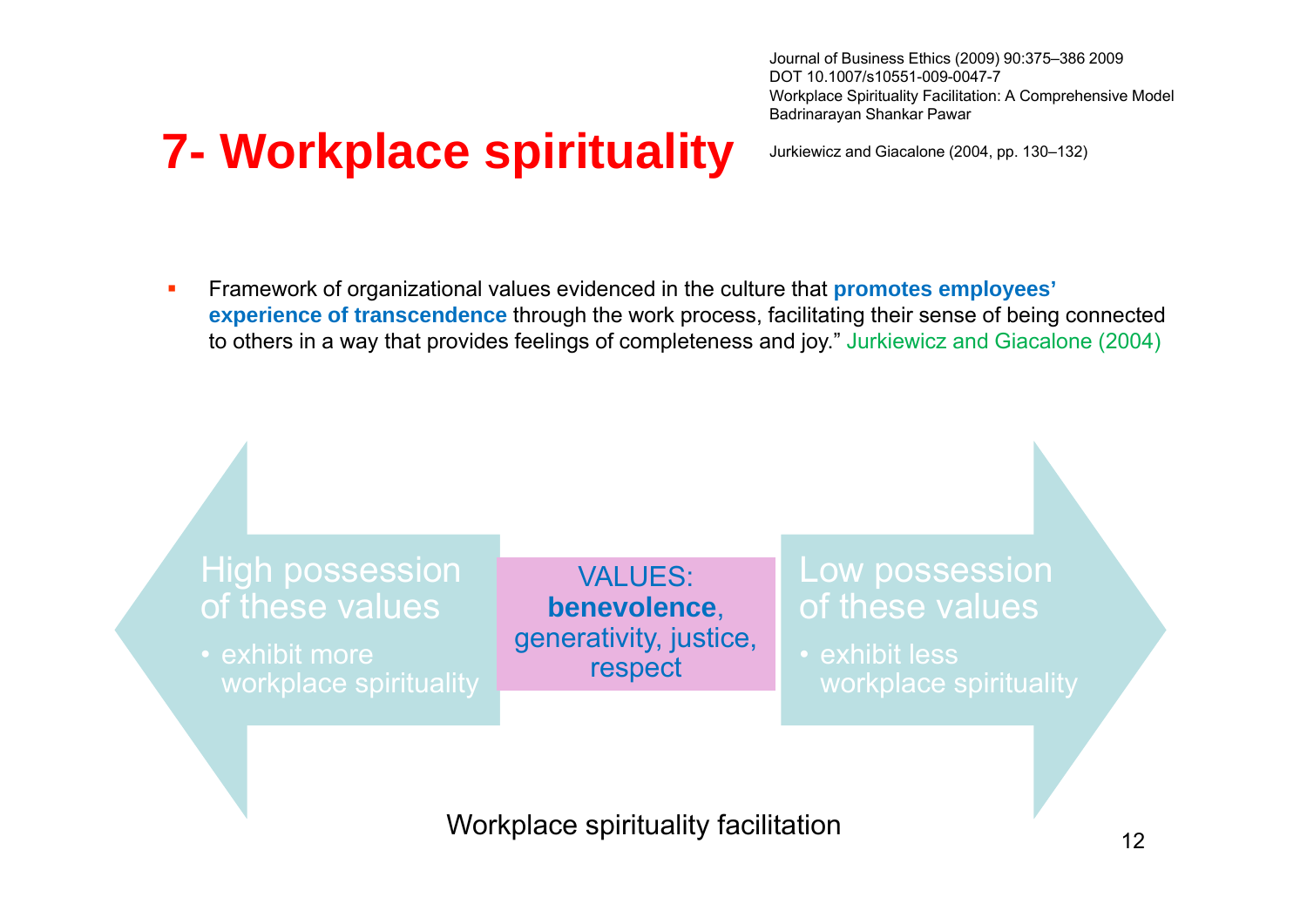## **B- BENEVOLENCE IN SPIRITUAL TRADITIONS**

## **André Habisch**; Catholic U. of Eichstaett-Ingolstadt

## EABIS The Academy of Business in Society, Brussels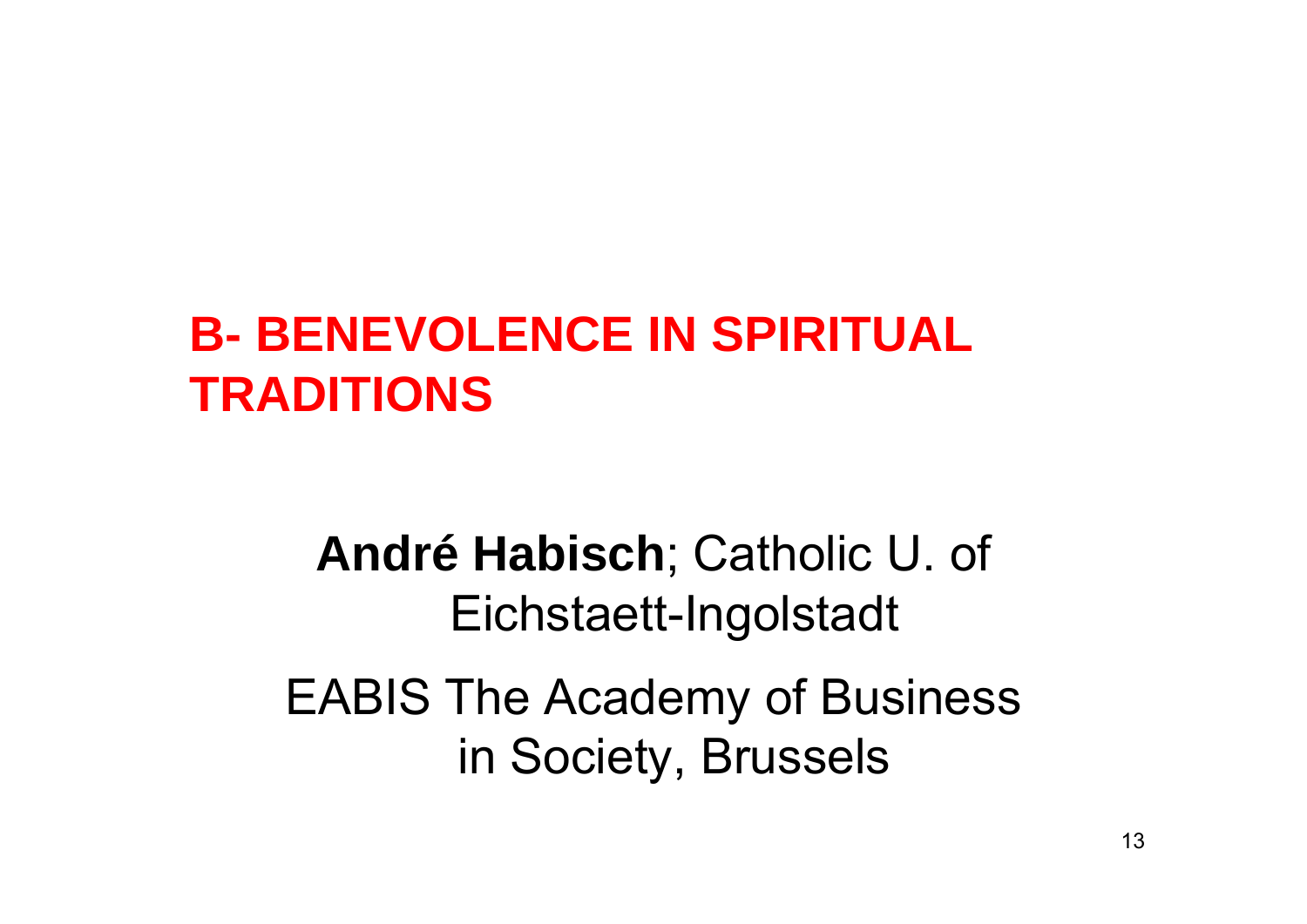## **Relational perspective in Chinese Philosophy**

**(Chen and Miller 2011)**

| Confucius<br>(book of means): "If balance and<br>harmony are reached, heaven and earth<br>will be in place, and all things will grow." | Taoism<br>• Yielding - active readjustment of<br>behaviour,<br>arrangements: flexibility and openness<br>to change |  |  |
|----------------------------------------------------------------------------------------------------------------------------------------|--------------------------------------------------------------------------------------------------------------------|--|--|
| <b>Relational: relating</b><br>to perception of<br>reality                                                                             |                                                                                                                    |  |  |
| All being is relational: guanxi/<br>role of the family                                                                                 | No person exists except in<br>relationship to another                                                              |  |  |
|                                                                                                                                        |                                                                                                                    |  |  |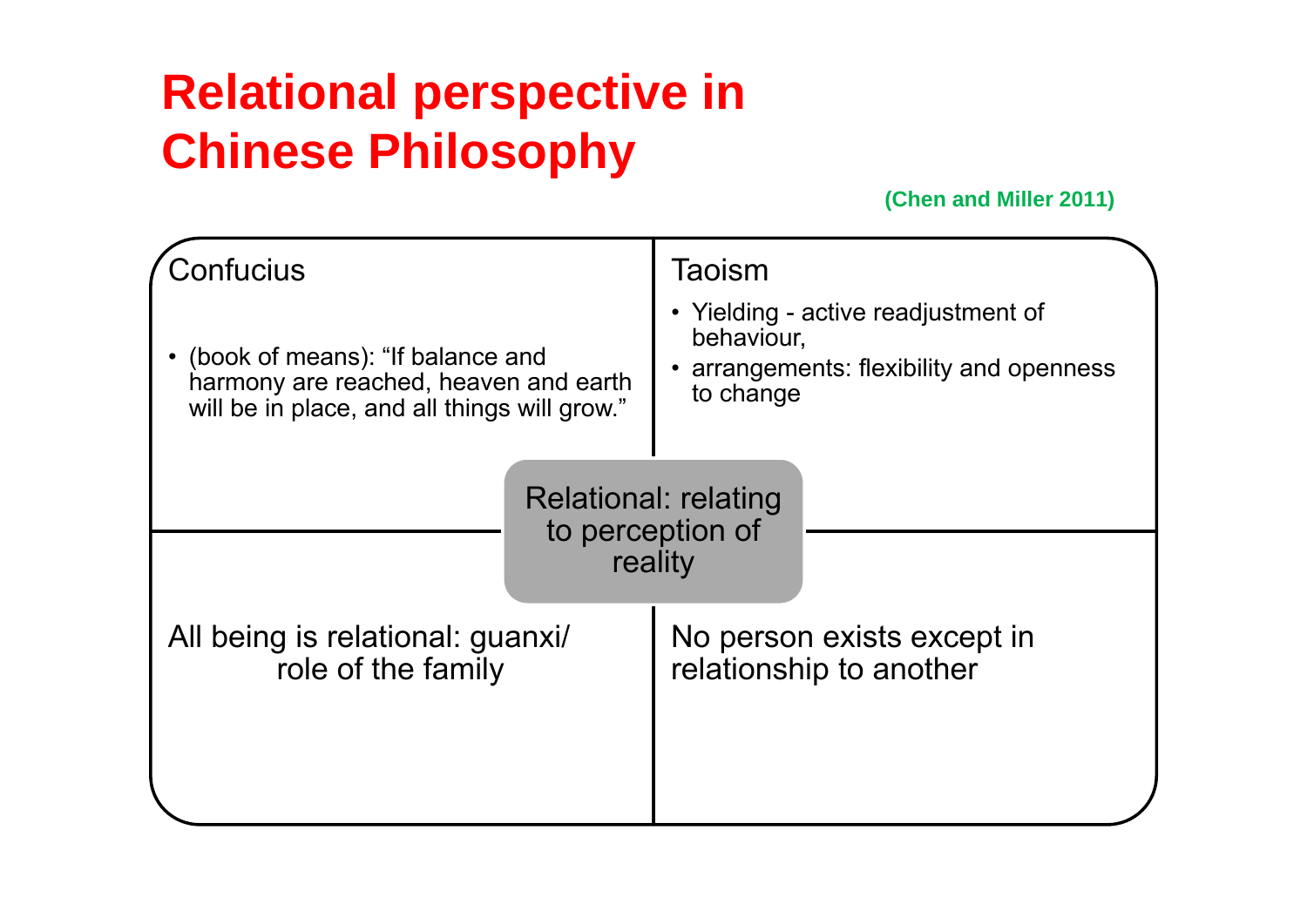### **Relational ontology**

In the relational perspective, opposites do not simply exist in relationship to one another; they are inseparable—they are bound together in a state of interdependence, uniting opposites in a "both/and" framework wherein two entities join to form an inclusive one (Chen, 2002)



Here, the juxtaposition of opposites does not denote the cancellation of possibility, but the creation of a new possibility. Thus, "socialist" plus "capitalist" yields "socialist market economy."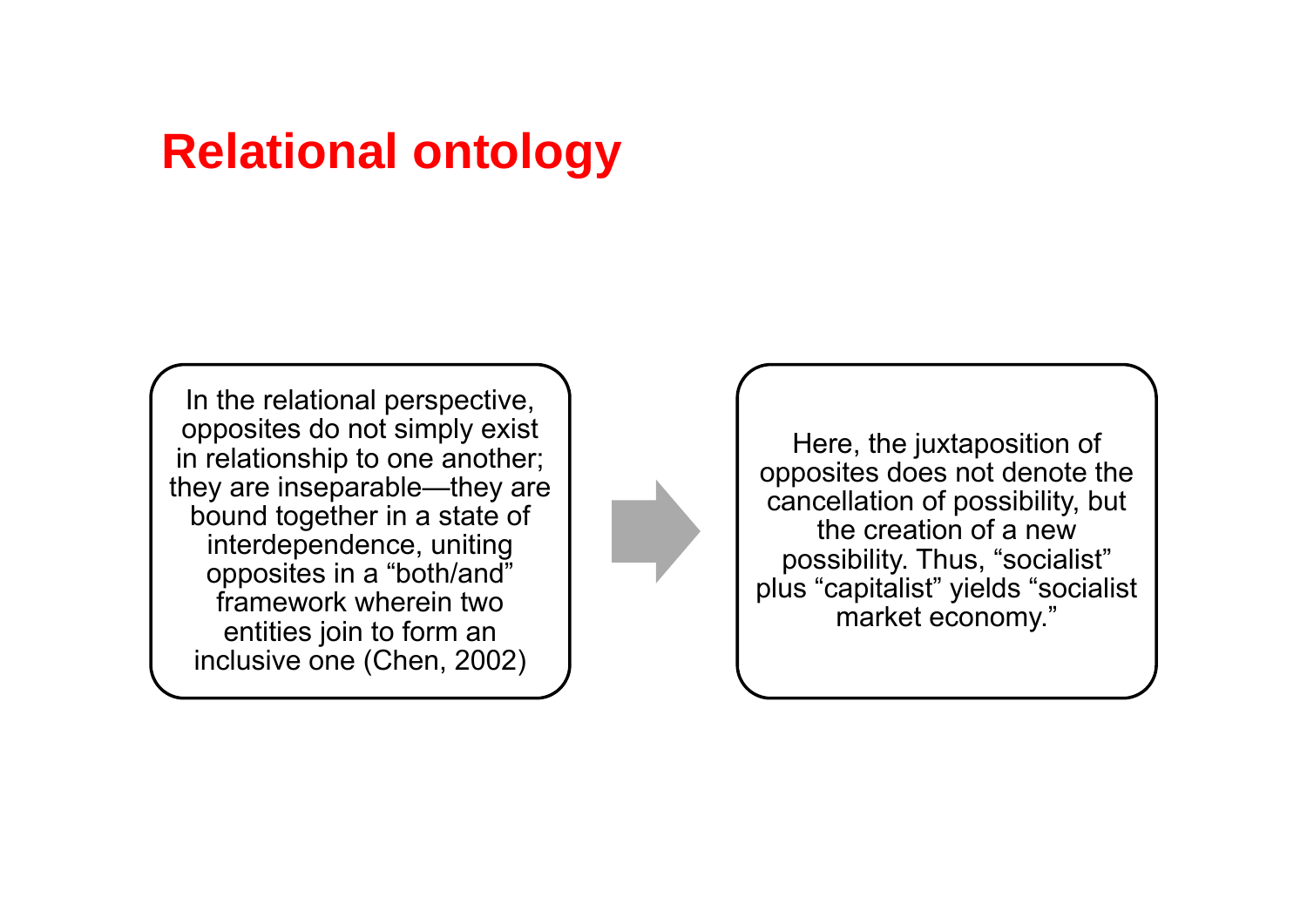### **Managerial consequences**

- The Dalai Lama (Art of Happiness) says:
	- ▶ Be compassionate. Not just to your friends, but with everyone. Be compassionate.
- an<br>Ma Compassion is
	- $\blacktriangleright$  the sympathy for others, with a desire to help
- **the Confucian perspective on compassion comes from** the disposition of "the man of benevolence"
	- who understands his responsibility for promoting public morality and behaviour and in putting people first.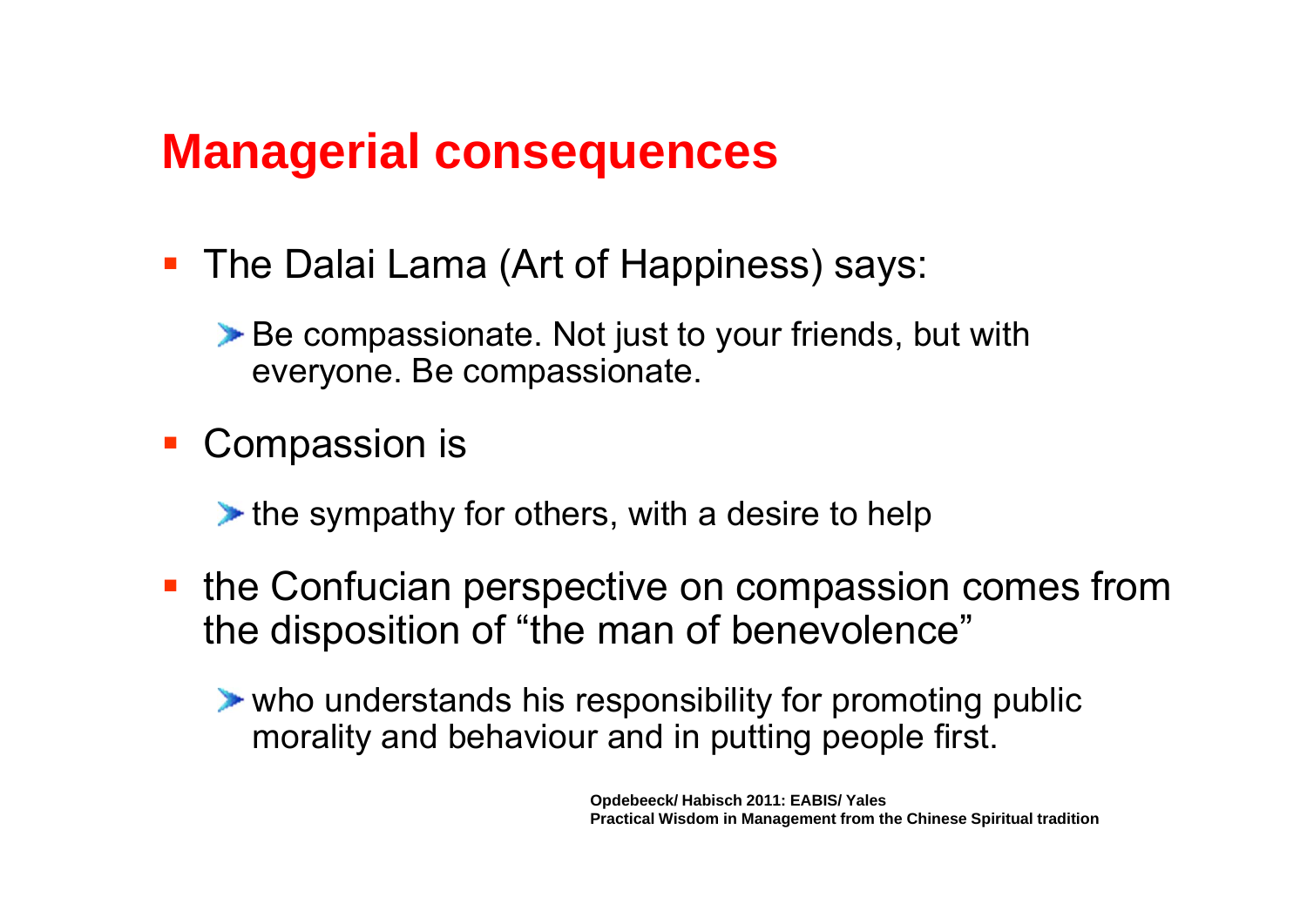## **Western Christian tradition: A definition of the roots**

- $\mathcal{L}_{\mathcal{A}}$  Paul Valery:
	- Europe: determined by the extraordinary wedding of Aristotle Plato, jews testimony, Saint Paul during the Middle Age.
- $\mathcal{L}_{\mathcal{A}}$  Western has its roots in history (Nemo 2004):
	- 1. Greece (law/loi, city, politics, science)
	- 2. Rome (law/droit, personality and ego, private property)
	- 3. Ethics and the bible (love and compassion, progress, sensitivity to sufferance)
	- 4. Papal revolution (Gregoire VII: Relationship between state and Church, administration, Saint Anselme 1097 human action is valuable, aims at translating charity into action)
	- 5. Democracy (respect for the person as an ego, human rationality is unreliable not sacred, sense of accuracy, proof, taste for learning, rejection of authoritarism)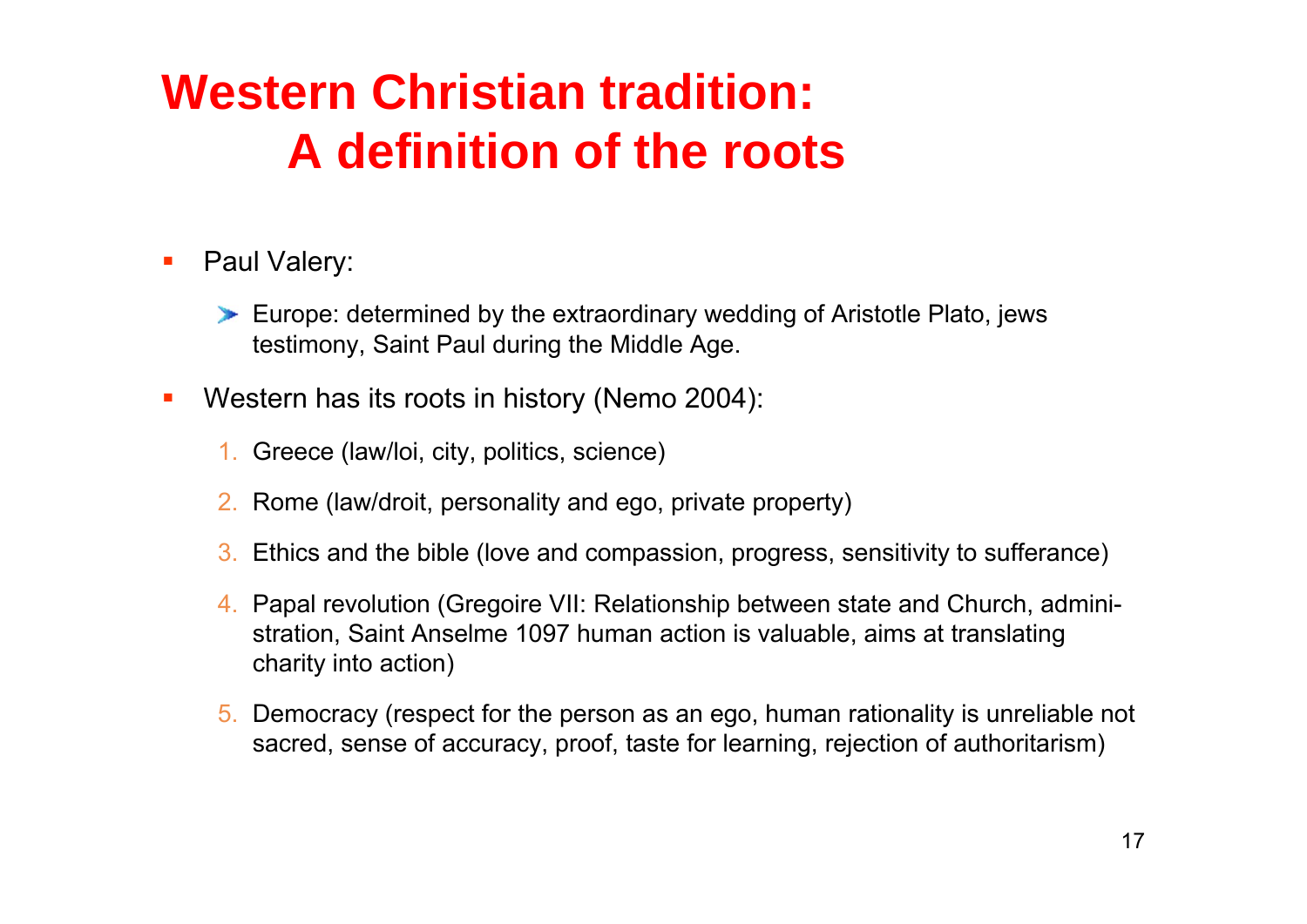#### **The relational perspective in Christianity: Trinitarian Perichoresis**

Ξ Christianity teaches God as triune. The doctrine of the Trinity is that God is one being who exists eternally in three persons: Father, Son and Holy Spirit: *God is relational life*



- Ξ In self-centeredness we demand that others orbit around us. We will give them affection as long as it helps us meet our personal goals and fulfils us. The inner life of the triune God, however, is utterly different.
- Ξ Each person of the Trinity loves, adores, defers to and rejoices in the others. That creates a dynamic, pulsating dance of joy and love. The early leaders of the Greek church had a word for this – Perichoresis. Perichoresis is originally the name for a dance: A dance around the other, who dances around the other one, and so everything flows together.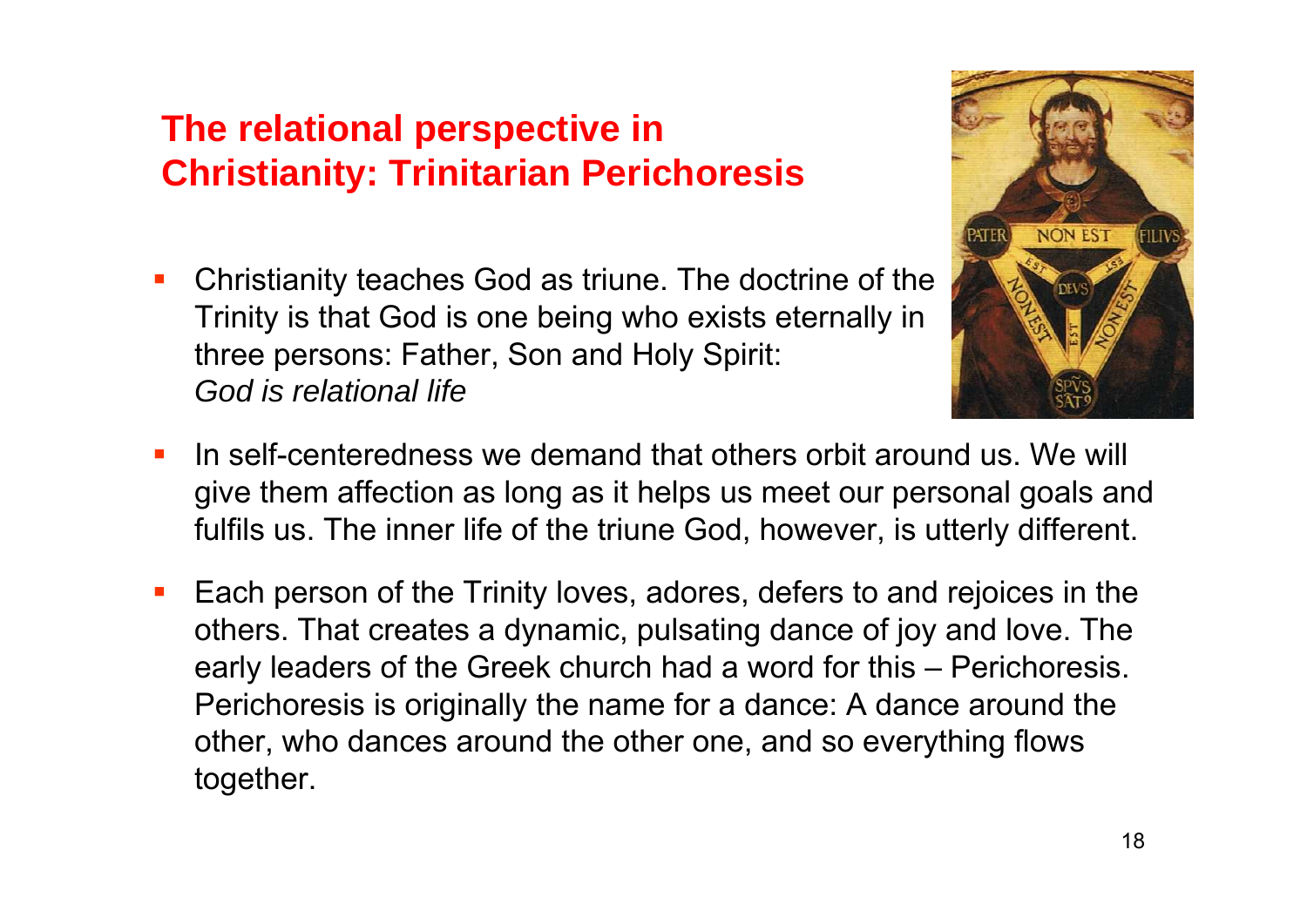#### **The relational perspective in Christianity: Trinitarian Perichoresis**



- $\blacksquare$  The mutual closeness and love between father and son, recognizable by the fact that the father is constantly with his son, and speaks and acts through him.
- **This multifaceted mutual inwardness in his other is the move** of God. I am that you are - and this is just my being. And so we may say: Trinitarian life means to us that the one spirit rises within us and comes to light - and just he will bring our unity and distinction to light. (Hemmerle 1976)
- $\mathcal{L}_{\mathcal{A}}$  Our personal existence is taken into the living and loving community of Father, Son and Spirit, so that I can no longer be myself and represent myself alone. I can live the Trinitarian existence only in co-existence. In this We, however, the ego and the you are not extinguished, but constituted
- $\overline{\mathbb{R}}$ D. Bonhoeffer/ K. Barth: *Analogia Relationalis*.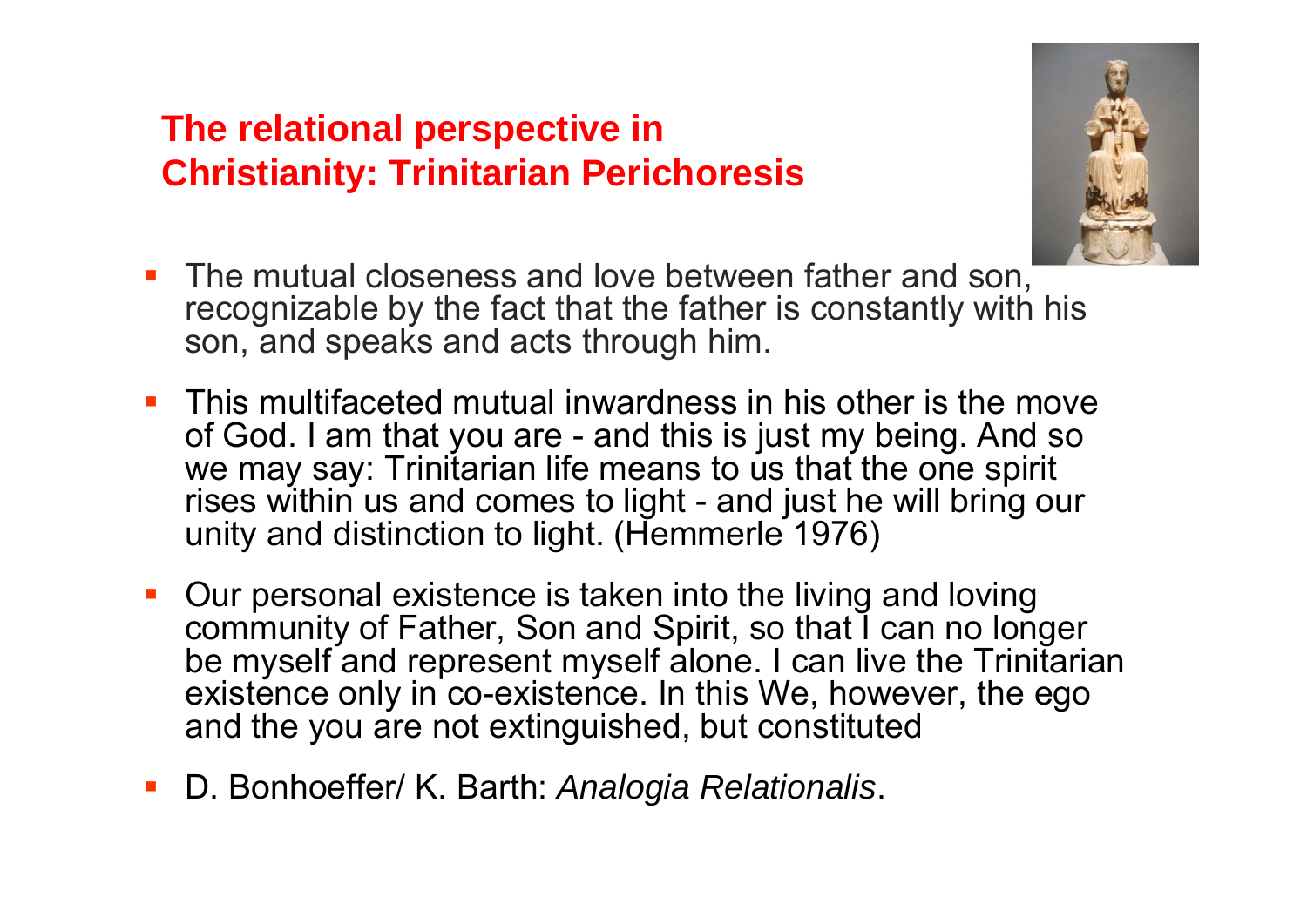### **Business consequences**

- Role of Benevolence and love in the development of Western Capitalism
	- Origins of financial institutions in Montes Pietatis in Italy
	- Early Industrialization: Benevolent Entrepreneurs and their social policies, which later inspired politicians
	- **Benevolence as a driver of Innovation**
	- **Practical Wisdom in Management from Religious and** Spiritual traditions http://www.eabis.org/index.php?id=111&uid=16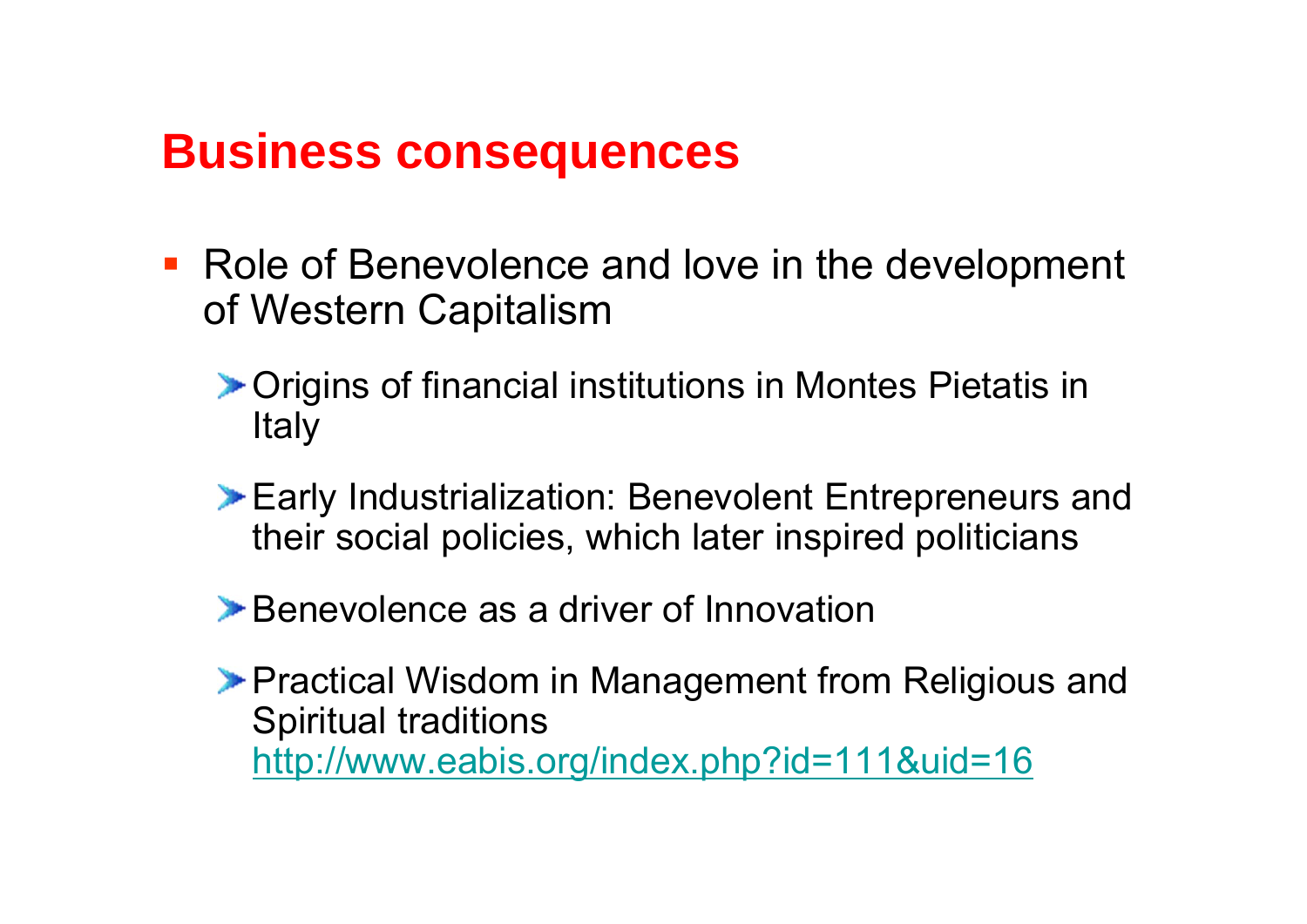## **PART2- RESEARCH RESULTS**

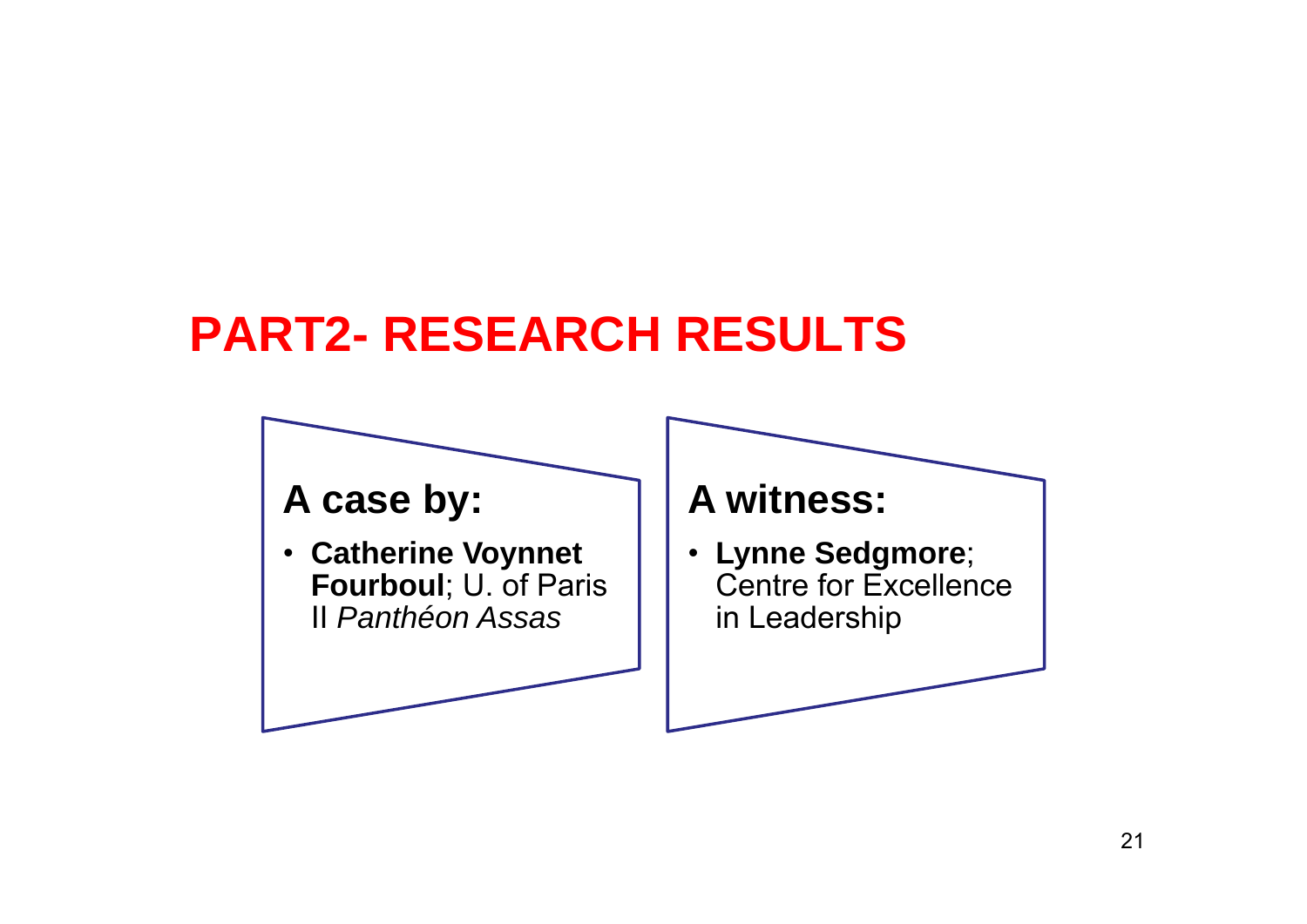## **1- Some facts about a case study**



- $\mathcal{L}_{\mathcal{A}}$  A geocentric French company of 55000 employees, operating worldwide (30000 employees outside France) in the **building industry**.
- $\mathcal{L}_{\mathcal{A}}$  Providing training about **ethics and sustainable dev**. for their managers, insisting on the social part. A HR department very efficient. People get to know in physical presence (added with a face book with skills and competence)
- $\blacksquare$ **Training** and networking, bringing out the best of people can be combined
- $\mathcal{L}_{\mathcal{A}}$  **Values** : respect, business ethics, exemplarity, courage (conviviality is now emerging) – encouraged by whistleblowing duty anonymously plus protection
- $\mathcal{L}_{\mathcal{A}}$  **Industrial relations**: devolved to the HRD, granting advantage exceeding the law requirements, managers are trained and encouraged to respect the unions (scenario « bad behaviour » and risk methods)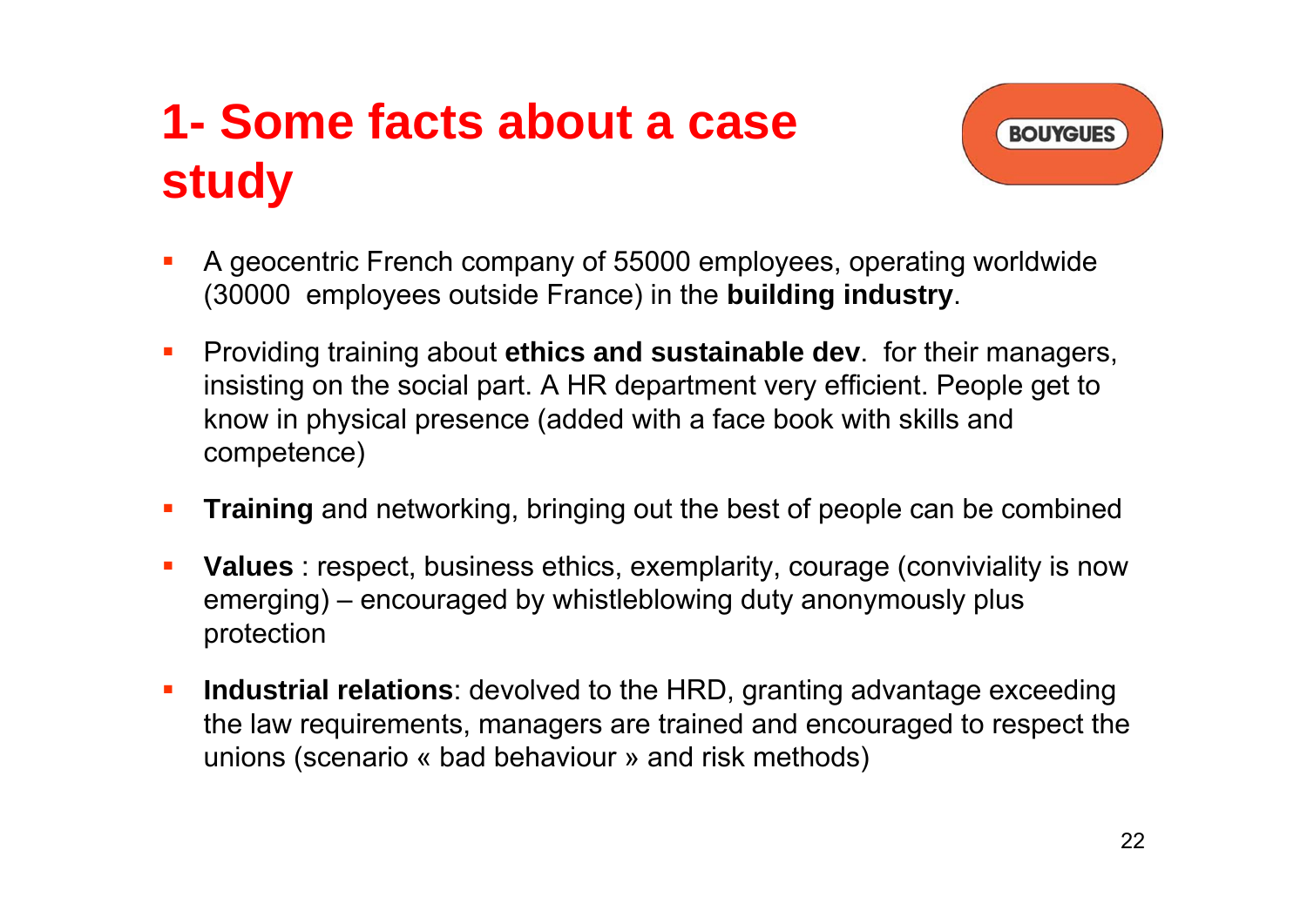## **2-The HRD as a benevolent person**



- T. Importance of values, honesty, servant
- T. Caring about the community, very dedicated, sense of transmission, make people learn
- **Sharing truly and regularly information, brainstorming on** a large basis, giving voice to people
- $\mathcal{L}_{\mathcal{A}}$  Considering not only what people deliver but also a person as a whole
	- Everything that happens outside work and that matters for the person is important. His/her interest focus helps to develop other qualities that impact his/her behaviour, that provides enrichment.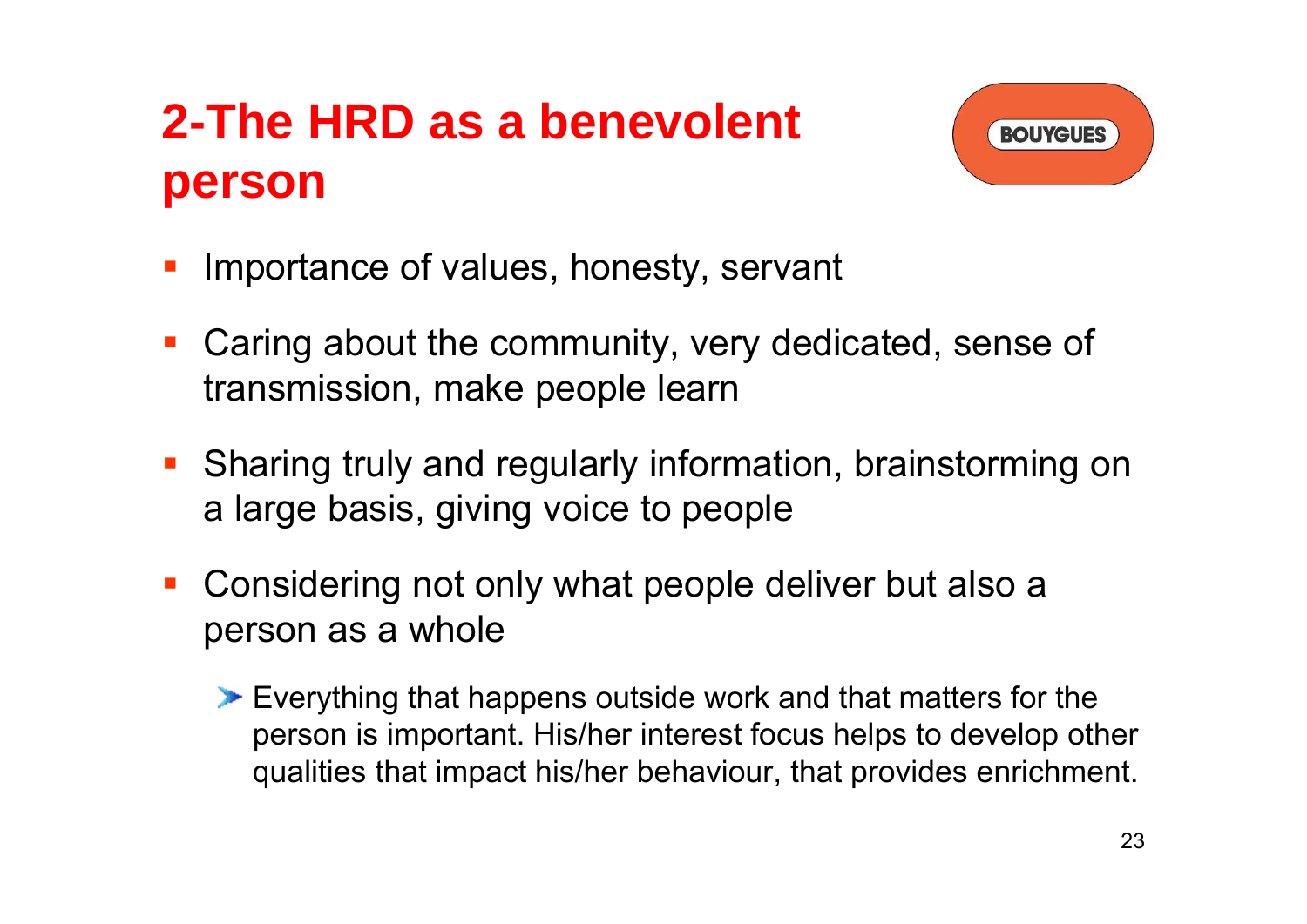## **3- When confronted to bad behaviours…**



- **As an HR I am particularly sensitive to bad behaviours**
- $\mathcal{L}_{\mathcal{A}}$  Benevolence and courage
	- $\blacktriangleright$  I don't accept it
	- $\blacktriangleright$  I tell it firmly to the person
	- $\blacktriangleright$  linform the leaders
	- $\blacktriangleright$  I threat to fire the person
	- I write to him/her confirming what has just been said (hoping s/he could react and change her/his behaviour)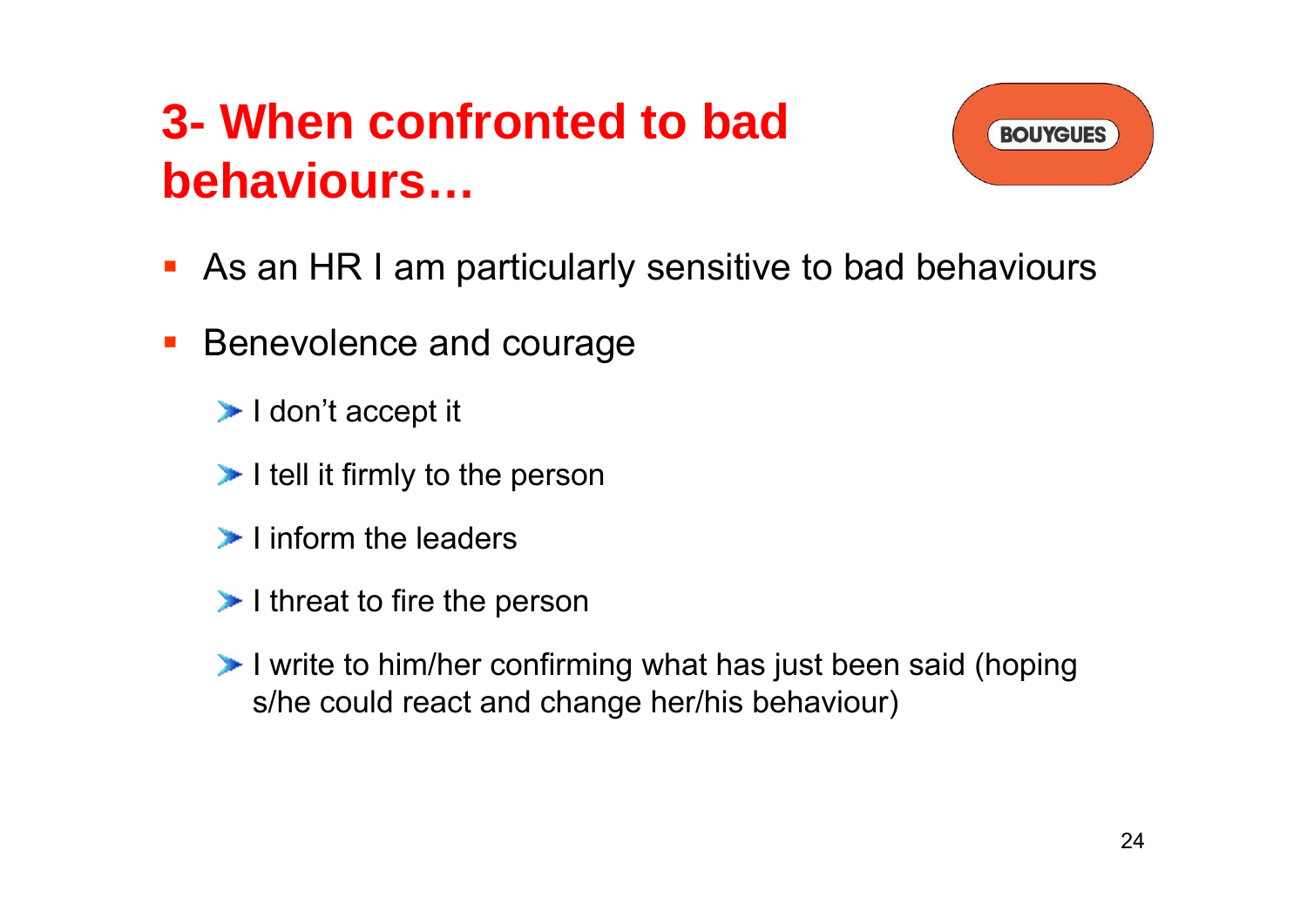## **4- Example of an HRD of a French MNC confronted to a bad situation**

**BOUYGUES** 

#### The situation

- One Manager (purchase manager) was discovered to have a bad behaviour toward a colleague (HR manager); both are members of a steering committee. The purchase manager asked their team members during a meeting of the committee to make a judgment on the HR manager. Two persons of the team disclosed this information to the HR Director thanks to the whistleblowing process.
- Moreover while his colleagues where travelling together, he easily negociated special upgrading only for himself for a flight. This is respectful of the equality's norm.

#### What the HR Director did

• "I convoked him, he was accusing my HR colleague. I explained to him that his behaviour was not conformed to the company's values and that he had to stop immediately to do so."

#### Explanation

- He was a mercenary unable to digest his social and upward mobility, stemming from subburbian place, he considered that the fact that life has been hard for him could explain his propensity to be the same with other people in his new situation.
- He has also a conception and a stereotypical vision of the manager's behaviour: he considers that benevolence is a weakness, is not appropriate for his authoritarian and dominating attitude toward coworkers.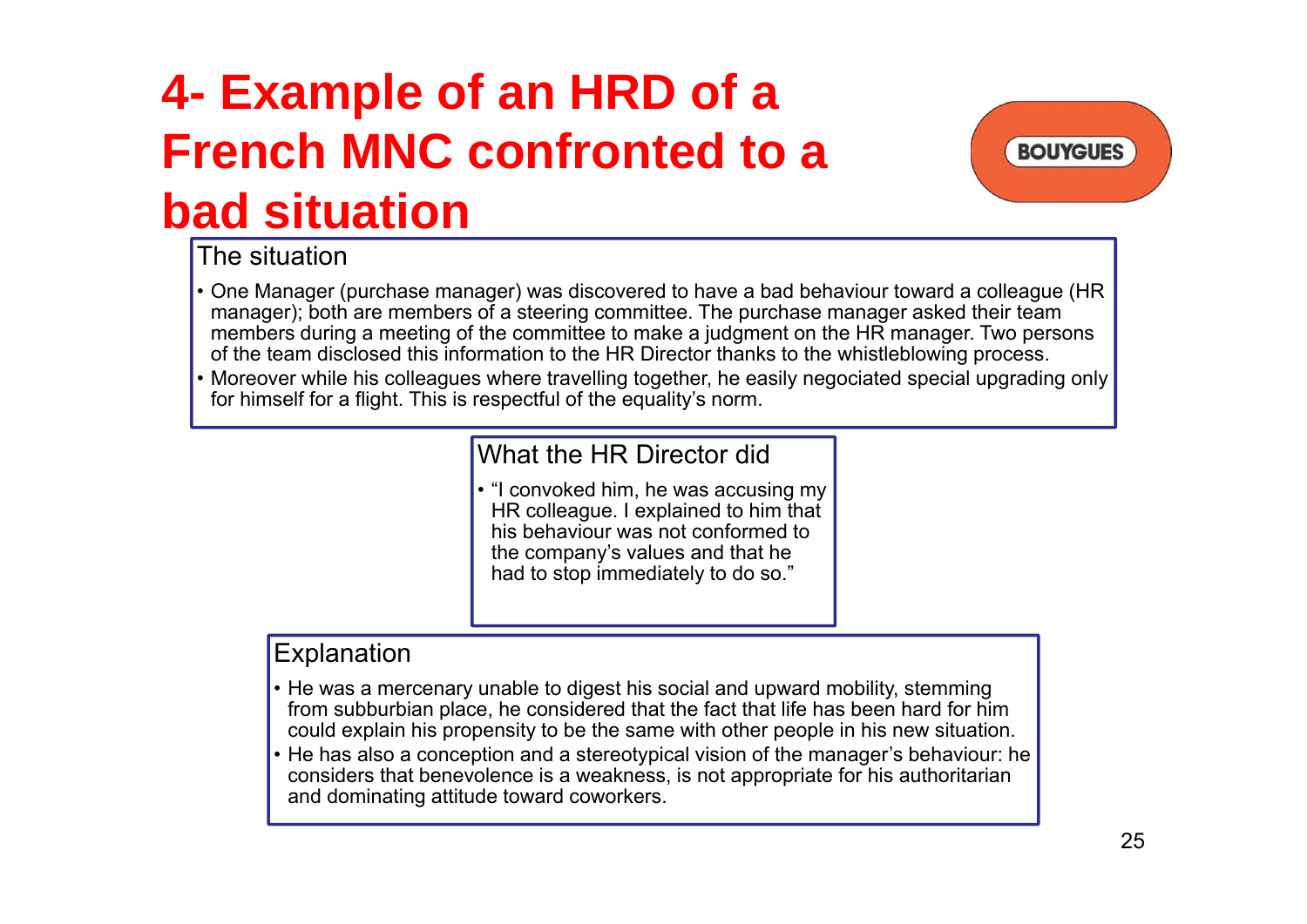## **5- Effect of individual benevolence**



| A new way for HR to promote a social part<br>compared to the traditional Career and<br>CompenBen part                                                                                                  |                                                                                                                                                       |                                                                                                                                                        |  |  |
|--------------------------------------------------------------------------------------------------------------------------------------------------------------------------------------------------------|-------------------------------------------------------------------------------------------------------------------------------------------------------|--------------------------------------------------------------------------------------------------------------------------------------------------------|--|--|
| Taken into account<br>by the community<br>• The beneficiary of<br>benevolence<br>communicates about<br>the positive effect<br>throughout the<br>company<br>• Positive effect on the<br>manager's image | A mean to bring<br>out the best in<br>others<br>• to help others realize<br>their potential<br>• To increase people's<br>motivation and<br>engagement | A possibility<br>• to be aware of people<br>needs concerning<br>their work/life balance<br>• To reduce their stress<br>and improve their<br>well-being |  |  |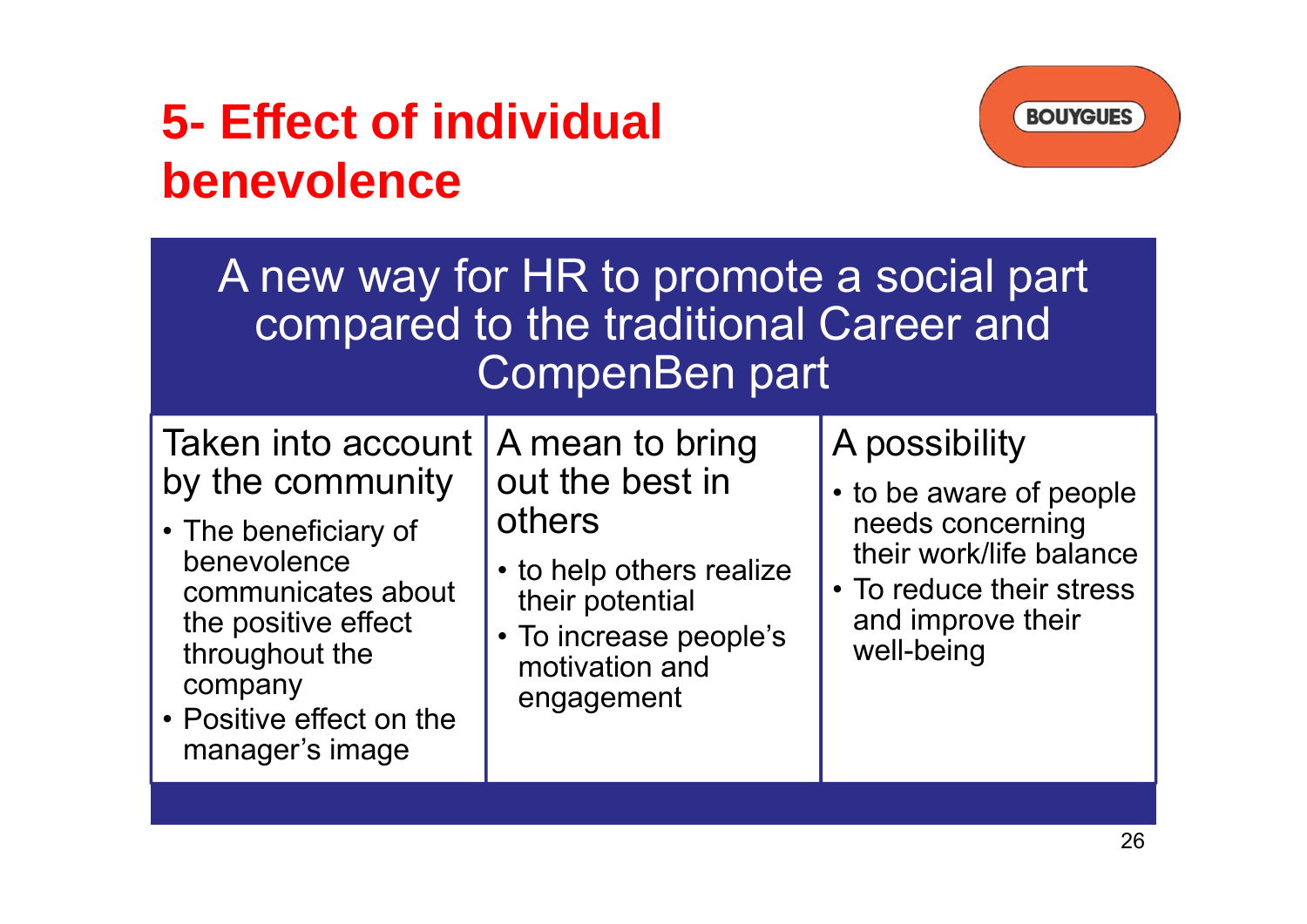## **6- Future progress to be done at the organizational level**



# Communication by managers is restricted

#### **Managers** don't cascade information spontaneously

### An egoistic behaviour

• Power and domination

### Questions :

• Is it a matter of time ? Of little interest for them? Of a lack of willingness ? Of bad routine ?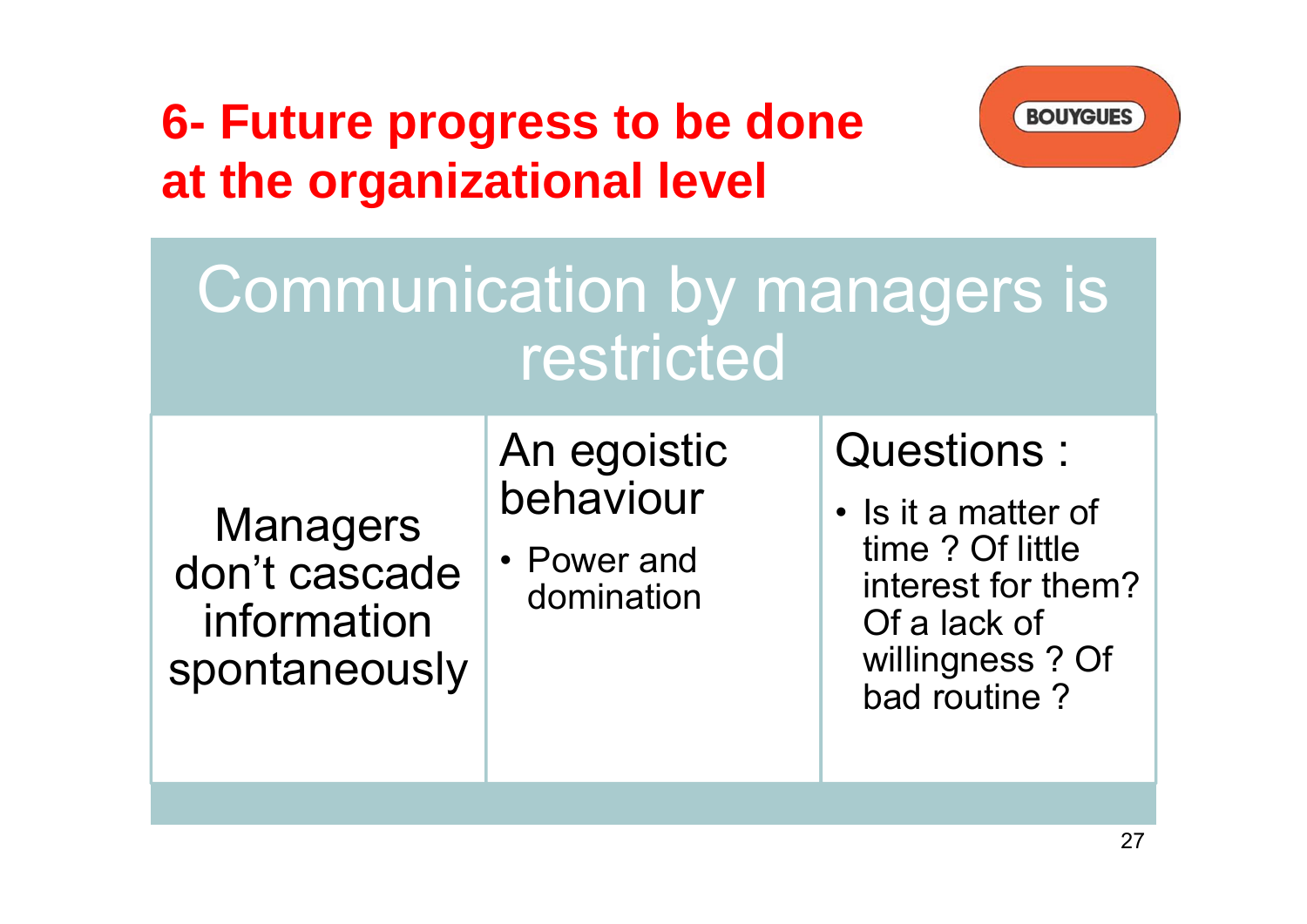**The relationship of communication, ethical work climate, and trust to commitment and innovation**

*Journal of Business Ethics*; Dordrecht; Jun 2000; Cynthia P

## **7- Measuring benevolence in Benerich Susan J Harrington; management**

| <b>Benevolence</b>                                                                                                                                                                       | Benevolence (deficient)                                                                                                                           |
|------------------------------------------------------------------------------------------------------------------------------------------------------------------------------------------|---------------------------------------------------------------------------------------------------------------------------------------------------|
| The manager has a positive attitude towards the person, is<br>concerned with the well-being of the person, investigates to get<br>information about the person to know the person better | The manager is indifferent and does not consider the<br>categorical imperative, (the person not only as a means but<br>always also not as an end) |
| The manager is concerned with the well-being of people in<br>general (workforce) and with a LT perspective                                                                               | The manager is opportunistic and has a strong ego, focused on<br>his or her career only                                                           |
| The manager demonstrates great loyalty to the person                                                                                                                                     | Fulfills contractual obligations but does not go beyond the strictly<br>defined scope of the contract for the person                              |
| Willingness to accommodate needs (schedule changes) going<br>well above and beyond the call of duty to look out for people<br>interests                                                  | Demonstrate arrogance, rivalry or disrespect towards workforce                                                                                    |
| Going well beyond any contractual obligations to protect people<br>interests                                                                                                             | Does not care about people (indifference and cynism towards<br>unethical situations)                                                              |
| Offer help whenever possible                                                                                                                                                             | Does not give appropriate time to the person                                                                                                      |
| Major concern is balancing different interests in a prudent way (in<br>the sense of prudentia) : the other(s) the self other stakeholders                                                | Unability to cultivate close ties with the person                                                                                                 |
| The manager uses empathy as a tool to expand his or her<br>benevolence                                                                                                                   | The manager uses empathy in a malicious way, without<br>connecting it to benevolence                                                              |
| The manager creates benevolent oriented tools that respect<br>people in companies, is concern about making people learn and                                                              | The manager does not include benevolence when creating tools<br>and processes                                                                     |
| progress                                                                                                                                                                                 | 28                                                                                                                                                |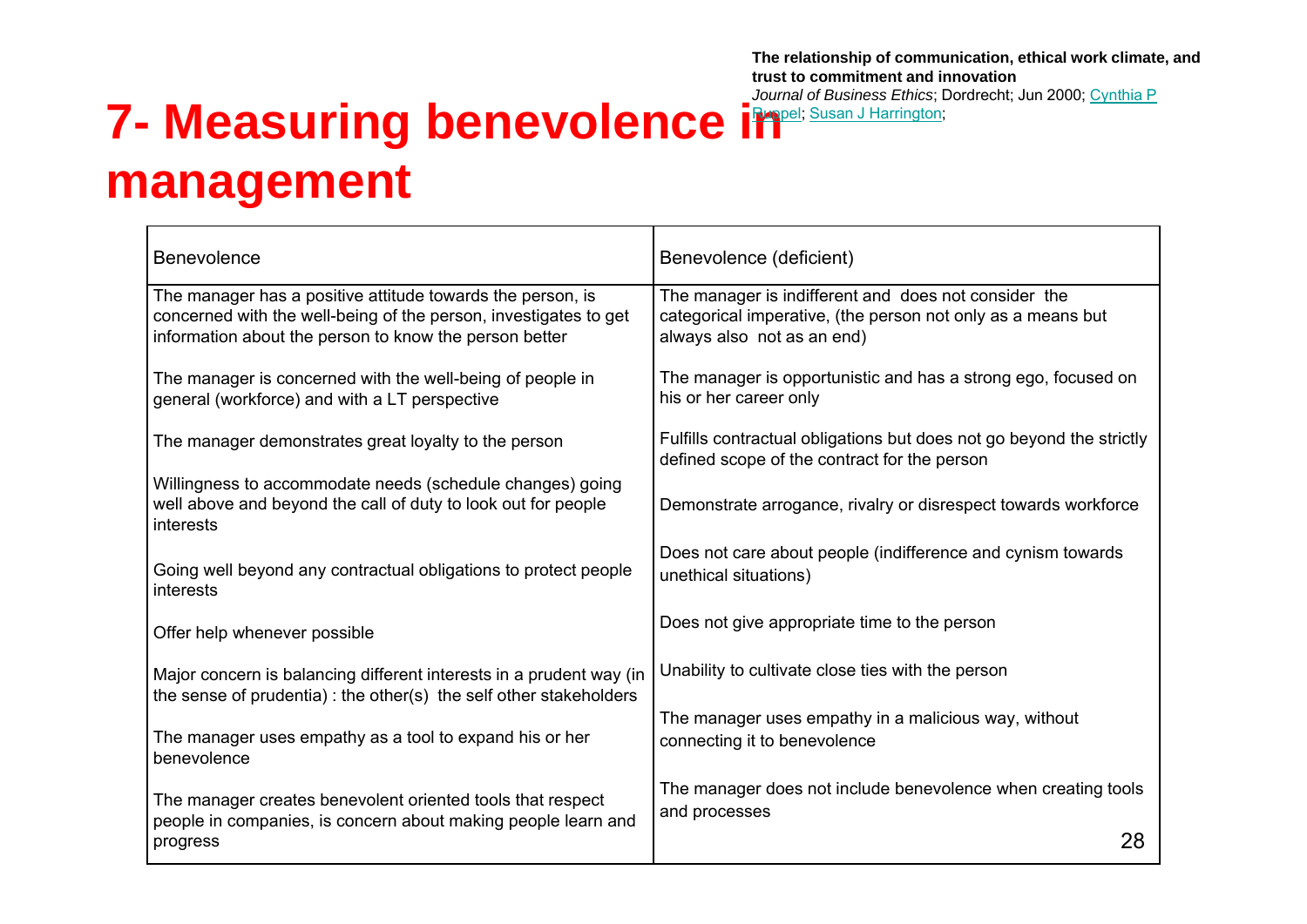## **PART3- EXPERIENCE AND REFLECTION**

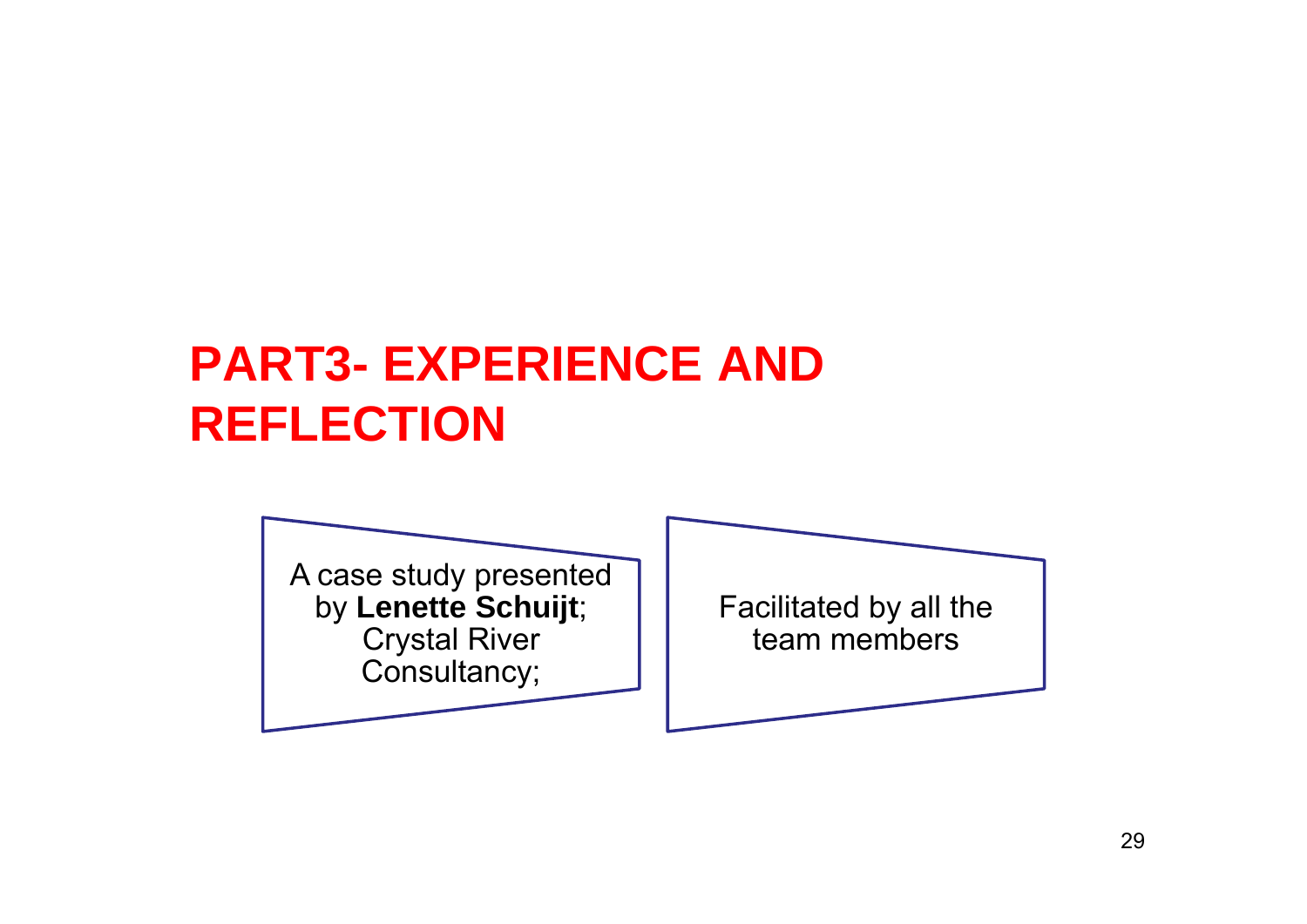## **1- HOPPENBROUWERS**

**The development of a company leader** towards a more benevolent attitude and behavior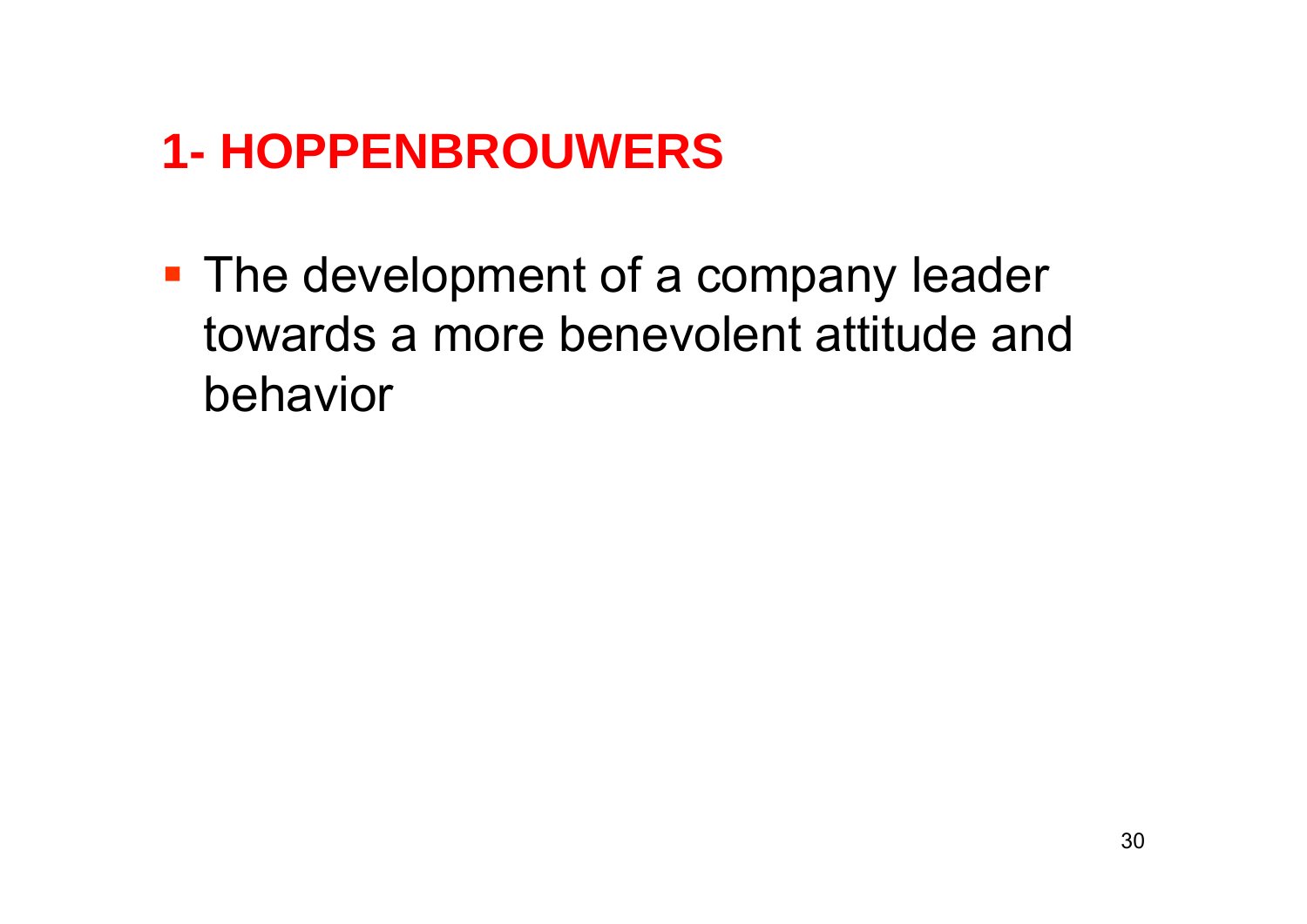## **2- DEVELOPING BENEVOLENCE**

- What contributed to the more benevolent attitude of this manager?
- Which practices did this manager develop?
- **How to open leaders to more benevolent** attitude and behavior?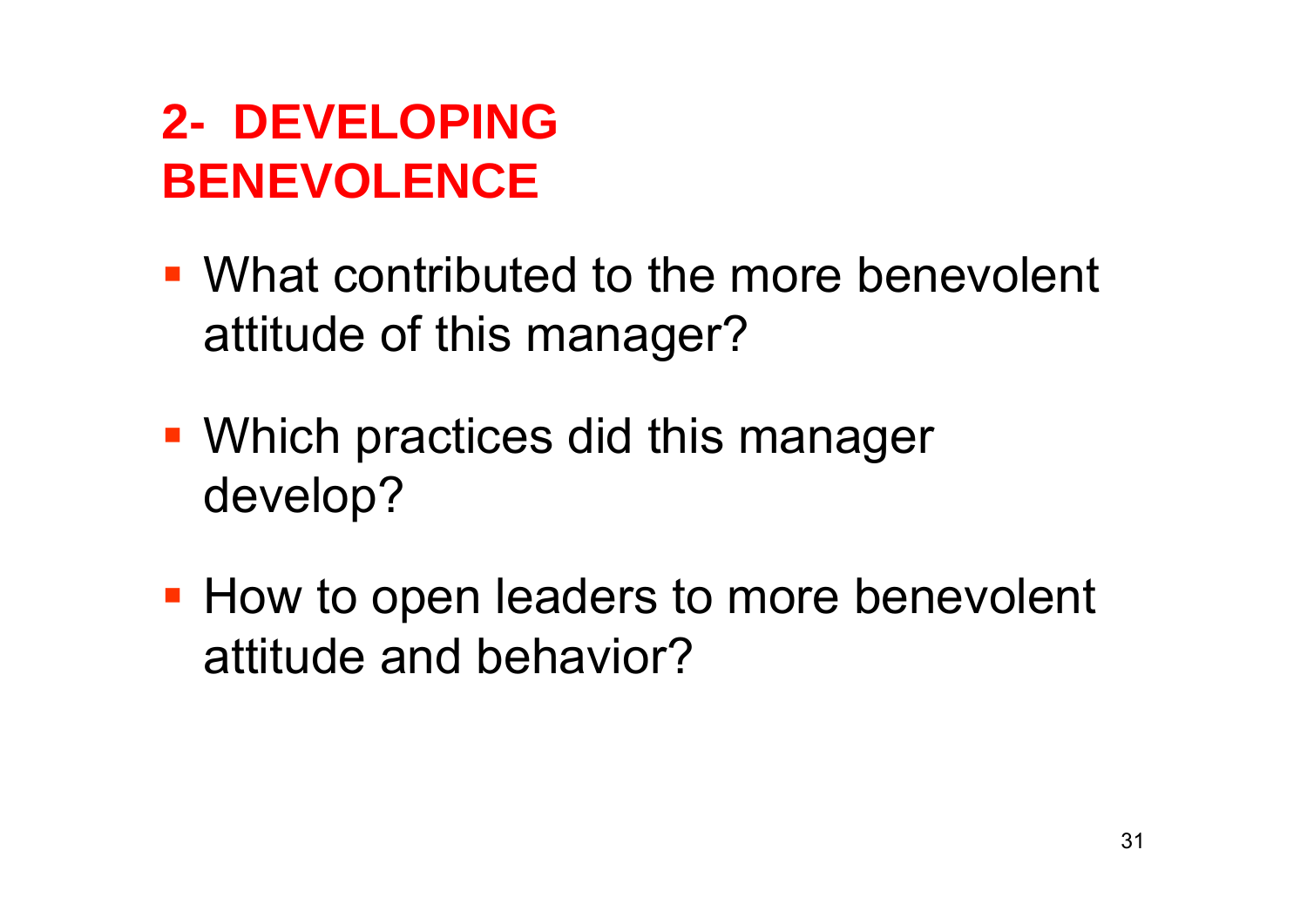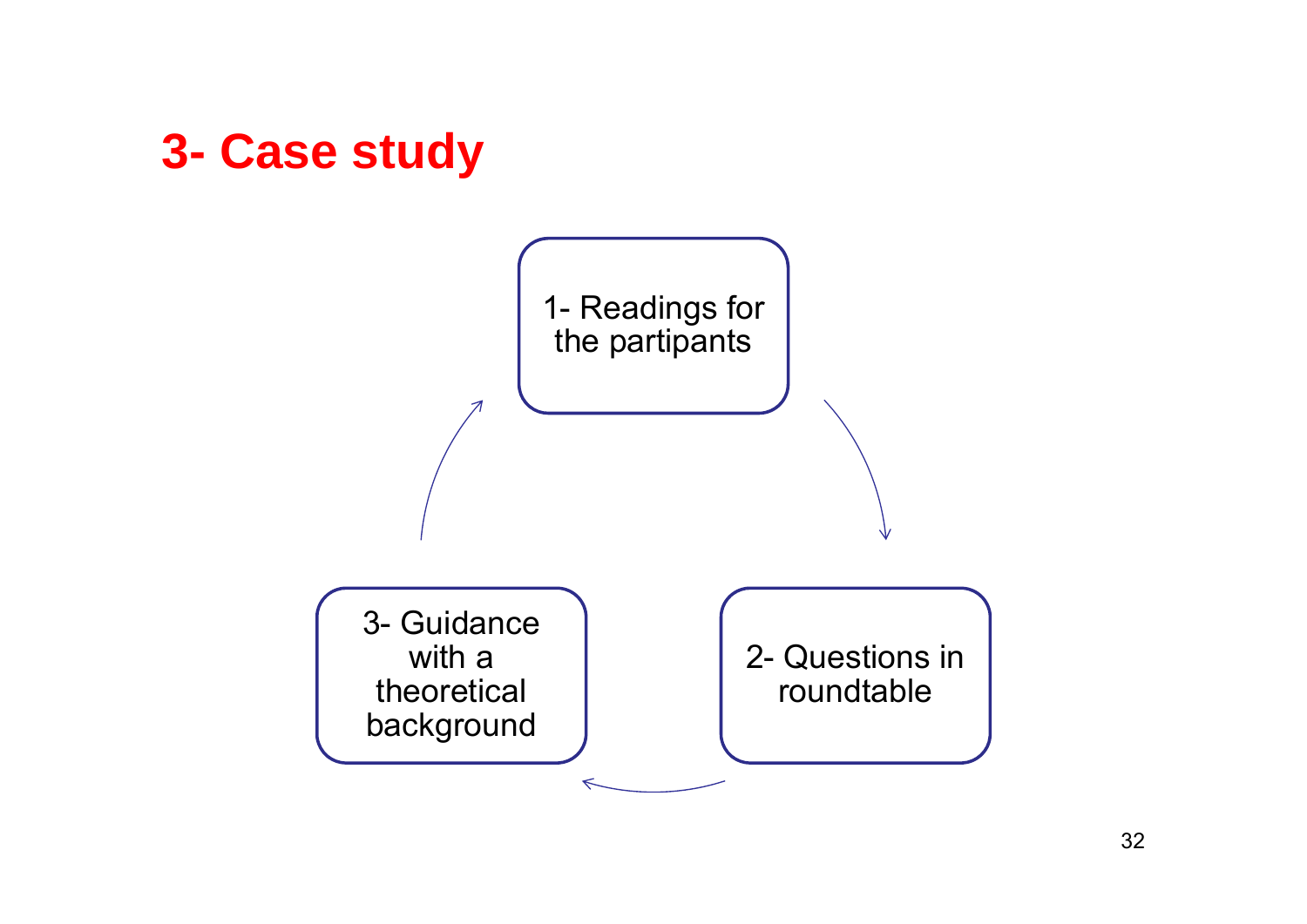# **HOPPENBROUWERS (teaching note)**

The development of a company leader towards a more benevolent attitude and behavior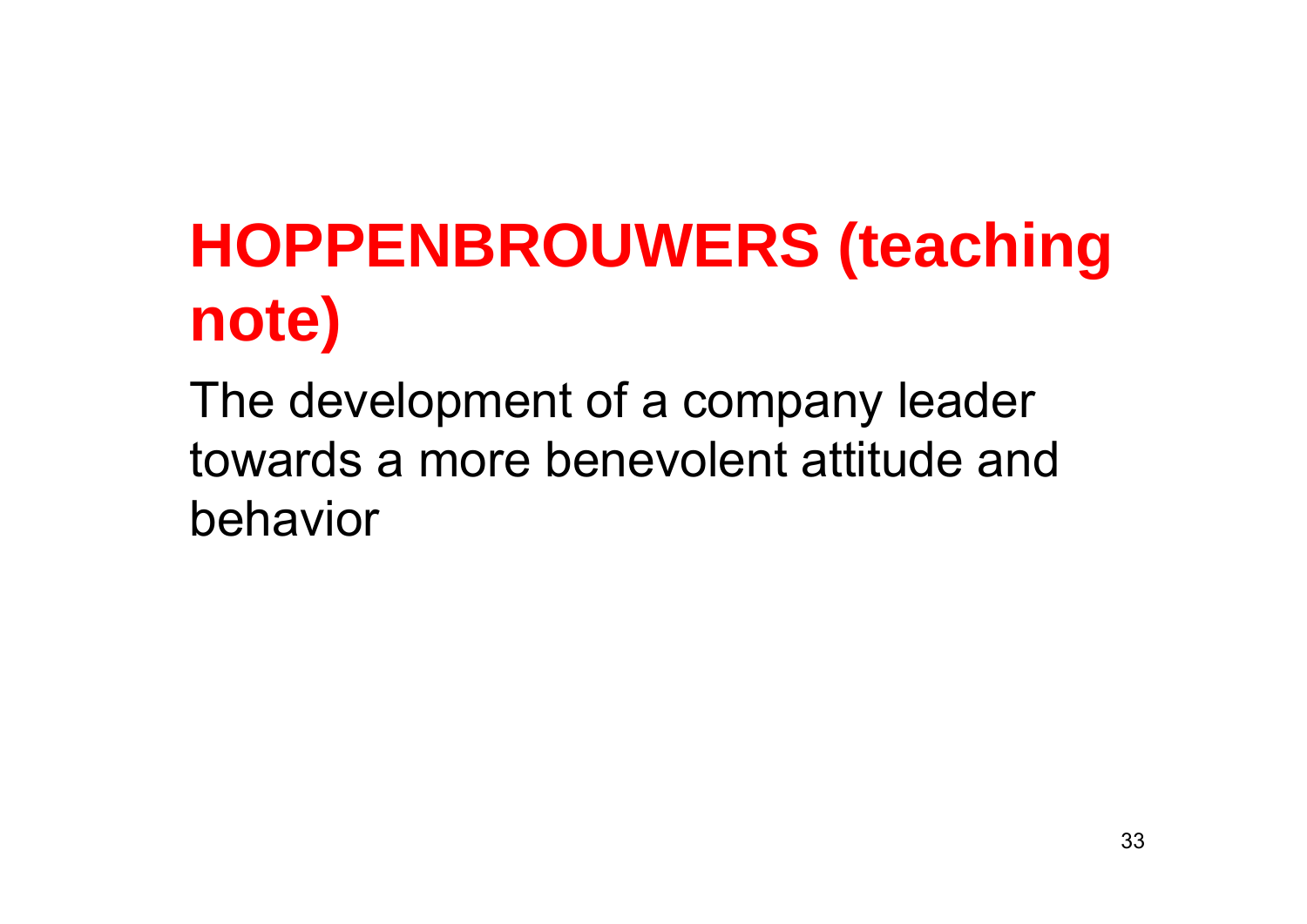## **1- Analysing the development of benevolence**

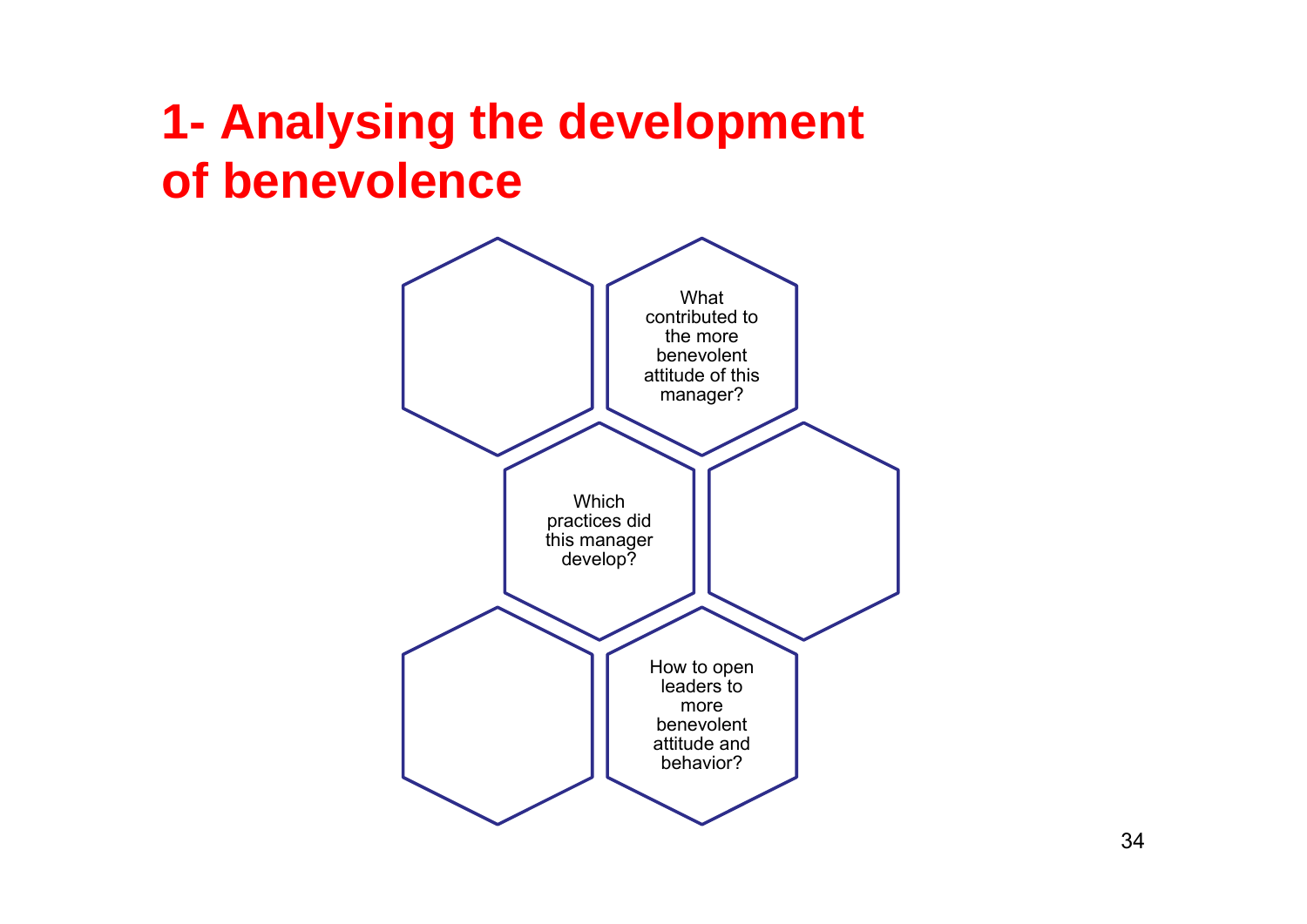## **2- Discussion**

 What can a benevolent leader do when confronted to typical dilemmas?

**Example represents** employees

**Financial crisis, loss of clients** 

**EUnacceptable behavior** 

▶ Succession and continuity

Critical incidents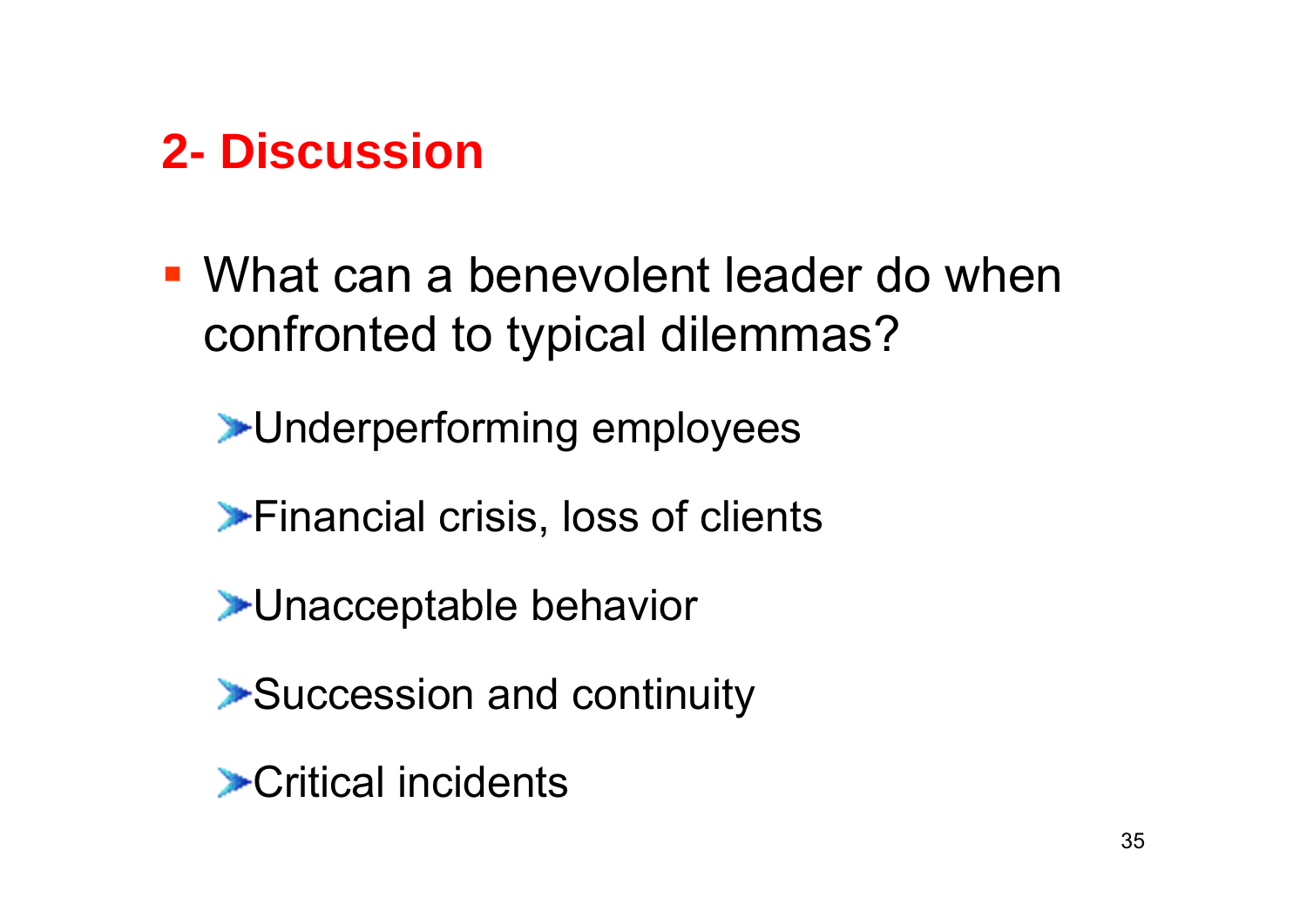### **3- Personal reflection**

- $\mathcal{L}_{\mathcal{A}}$ exchange of experiences based on a case study
- $\Box$  an experience of benevolence with each other.
	- What can leaders do to develop more benevolent behavior?
	- What kind of argument, action, attitude can help leaders to create kindness in the workplace?
	- To conclude we will exchange participants' experiences with benevolence in the workplace. Some typical dilemmas that top managers face in reconciling business results and benevolence will be examined.
	- The aim is to bring the theoretical concept closer to participants and to draw conclusions on how to nourish benevolent behaviour.